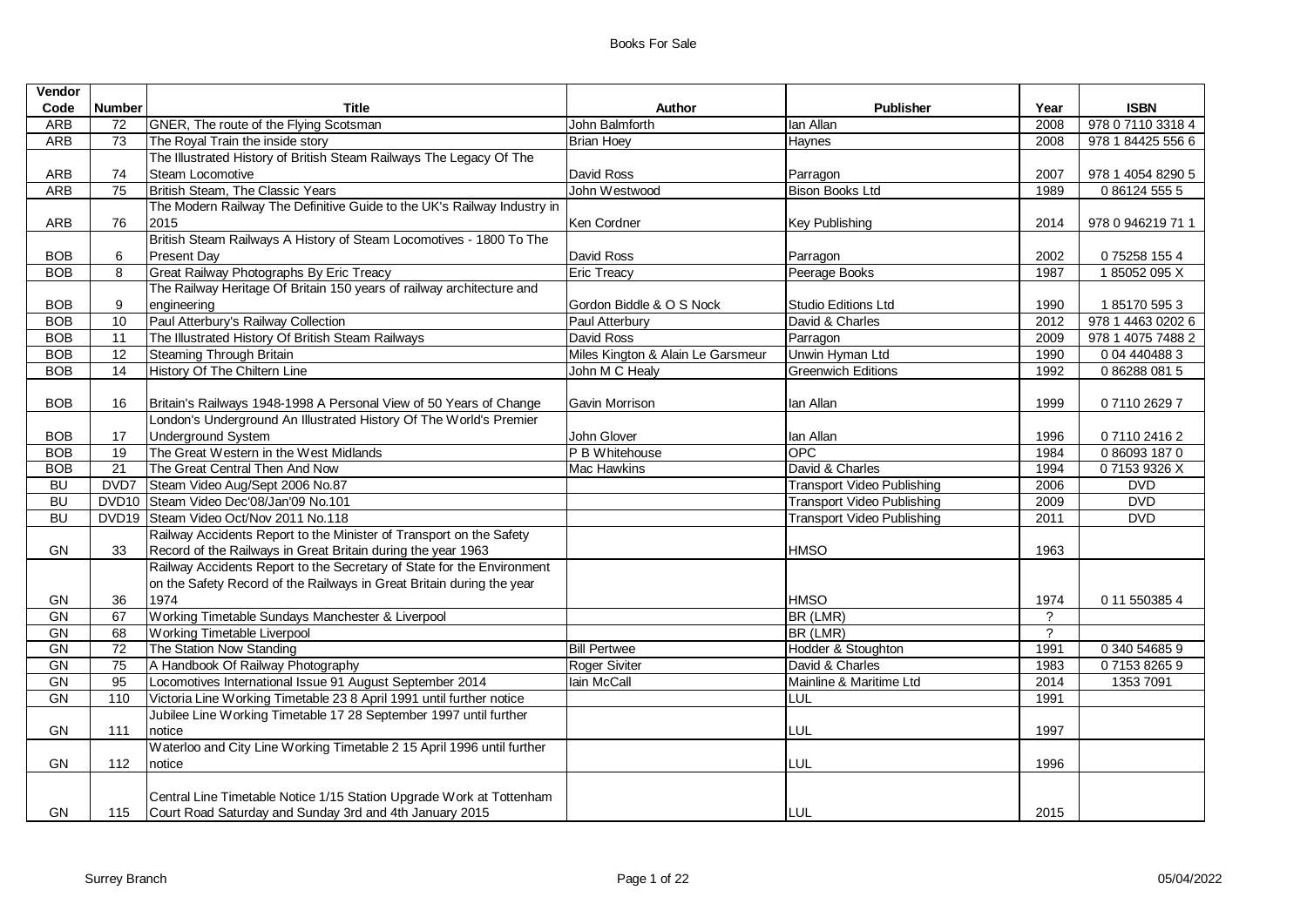| Vendor    |                 |                                                                        |                                    |                                          |      |                   |
|-----------|-----------------|------------------------------------------------------------------------|------------------------------------|------------------------------------------|------|-------------------|
| Code      | <b>Number</b>   | <b>Title</b>                                                           | Author                             | <b>Publisher</b>                         | Year | <b>ISBN</b>       |
|           |                 | Central Line Timetable Notice 26/04 Track Replacement Work at          |                                    |                                          |      |                   |
| GN        | 116             | Barkinngside Saturday and Sunday 12th and 13th June 2004               |                                    | LUL                                      | 2004 |                   |
|           |                 | Central Line Timetable Notice 15/04 Engineering Work between Northolt  |                                    |                                          |      |                   |
| GN        | 117             | and West Ruislip Friday to Monday 9th to 12th April 2004               |                                    | <b>LUL</b>                               | 2004 |                   |
|           |                 | Central Line Timetable Notice 31/14 Station Refurbishment Work at Bond |                                    |                                          |      |                   |
|           |                 | Street and Rail Grinding between Chancery Land And Liverpool Street    |                                    |                                          |      |                   |
| GN        | 118             | Saturday and Sunday 5th and 6th April 2014                             |                                    | LUL                                      | 2014 |                   |
|           |                 |                                                                        |                                    |                                          |      |                   |
|           |                 | Central Line Timetable Notice 130/10 Trackwork at Leyton and Rail      |                                    |                                          |      |                   |
| <b>GN</b> | 119             | Grinding at Wanstead Saturday and Sunday 16th and 17th October 2010    |                                    | <b>LUL</b>                               | 2010 |                   |
|           |                 | Central Line Timetable Notice 49/04 Track Replacement work at          |                                    |                                          |      |                   |
|           |                 | Leytonstone Friday, Saturday and Sunday 5th, 6th and 7th November      |                                    |                                          |      |                   |
| GN        | 120             | 2004                                                                   |                                    | LUL                                      | 2004 |                   |
|           |                 |                                                                        |                                    |                                          |      |                   |
|           |                 | Central Line Timetable Notice 1/15 Station Upgrade Work at Tottenham   |                                    |                                          |      |                   |
| <b>GN</b> | 121             | Court Road Saturday and Sunday 3rd and 4th January 2015                |                                    | LUL                                      | 2015 |                   |
|           |                 | Central Line Timetable Notice 111/14 Special Train Arrangements for    |                                    |                                          |      |                   |
| <b>GN</b> | 122             | Tour De France Monday 7th July 2014                                    |                                    | LUL                                      | 2014 |                   |
|           |                 | Central Line Timetable Notice 151/14 Engineering Work between          |                                    |                                          |      |                   |
|           |                 | Woodford and Epping Saturdays and Sundays 8th, 9th, 29th and 30th      |                                    |                                          |      |                   |
| GN        | 123             | November 2014                                                          |                                    | LUL                                      | 2014 |                   |
|           |                 |                                                                        |                                    |                                          |      |                   |
|           |                 | Central Line Timetable Notice 182/14 Christmas and New Year Holiday    |                                    |                                          |      |                   |
| <b>GN</b> | 124             | Train Arrangements 24th December 2014 to 2nd January 2015              |                                    | LUL                                      | 2014 |                   |
| GN        | $\frac{1}{25}$  | Central Line Working Timetable 65 4 July 2010 until further notice     |                                    | LUL                                      | 2010 |                   |
|           |                 |                                                                        |                                    |                                          |      |                   |
| GN        | 127             | Central Line Working Timetable 60 13 January 2002 until further notice |                                    | LUL                                      | 2002 |                   |
| <b>GN</b> | 128             | Bakerloo Line Working Timetable 29 2 June 2002 until further notice    |                                    | LUL                                      | 2002 |                   |
| GN        | 133             | The Observer's Book of British Steam Locomotives                       | <b>H C Casserley</b>               | Frederick Warne                          | 1979 | 07232 1539 1      |
| GN        | 139             | British Railways Diesel Traction Manual For Enginemen                  |                                    | <b>BTC</b>                               | 1962 |                   |
| GN        | $\frac{146}{ }$ | World Atlas Of Railways                                                | O S Nock                           | Victoria House Publishing Ltd            | 1983 | 0 907874 053      |
| GN        | 148             | Cornwall's Railways                                                    | <b>Tony Fairclough</b>             | <b>Tor Mark Press</b>                    | 1990 | 0 85025 320 9     |
| GN        | 149             | Cornwall's Railways                                                    | Tony Fairclough & Bernard Mills    | <b>Tor Mark Press</b>                    | 2002 | 0 85025 394 2     |
| GN        | 152             | Industrial Steam Album Number 2                                        | M J Fox & G D King                 | lan Allan                                | 1976 | 0711007039        |
|           |                 |                                                                        | Alan Pegler, Cecil J Allen, Trevor |                                          |      |                   |
|           |                 |                                                                        | Bailey, Harold Edmonson & Brian    |                                          |      |                   |
| GN        | 153             | <b>Flying Scotsman</b>                                                 | Haresnape                          | lan Allan                                | 1978 | 0711006636        |
| GN        | 157             | Treinen Door De Tijd                                                   |                                    | Nedderlandse Spoorwegen                  | 1989 |                   |
| GN        | 160             | Trains From Steam Locomotives To High-Speed Rail                       | Franco Tanel                       | vmb Publishers                           | 2015 | 978 88 540 2888 3 |
| GN        | 161             | An Illustrated History Of Railways In Britain                          | Geoffrey Freeman Allen             | Marshall Cavendish                       | 1979 | 0856857149        |
| GN        | 162             | Yesterday's Railways                                                   | Peter Herring                      | David & Charles                          | 2002 | 0715313878        |
| GN        | 169             | The Millennium Guide To Trams In The British Isles                     | David Voice                        | Adam Gordon                              | 1999 | 1874422249        |
| GN        | 172             | UK Railways Wagons 4th Edition Summer 2014                             | <b>Martin Hall</b>                 | <b>Specialist Transport Publications</b> | 2014 | 978 1 908553 21 8 |
| <b>GN</b> | 175             | UK Rolling Stock No 2 Wagons 2nd Edition 2011                          | <b>Martin Hall</b>                 | <b>HB Publications Ltd</b>               | 2011 | 978 1 908149 01 5 |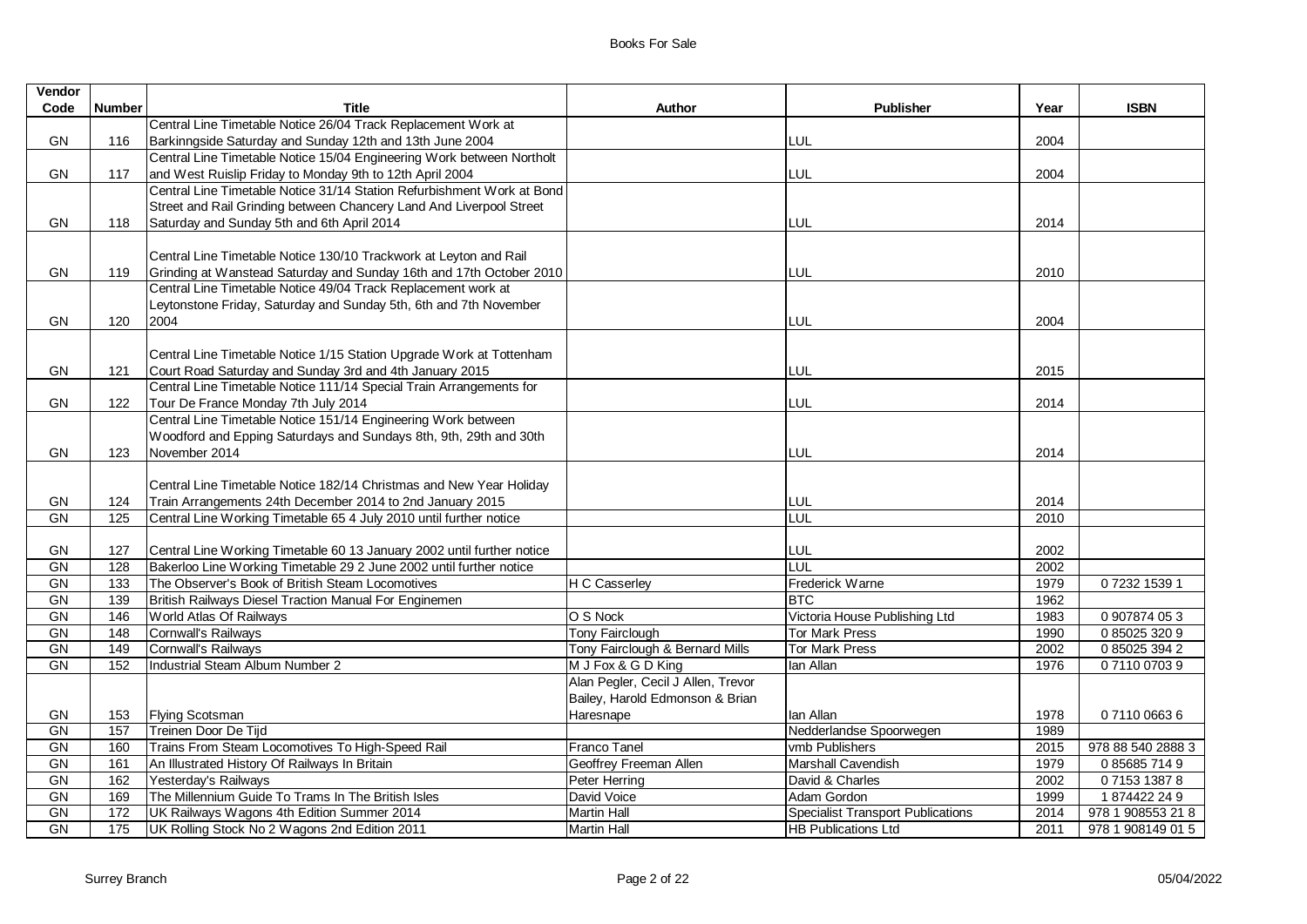| <b>Publisher</b><br>Year<br><b>HB Publications Ltd</b><br>2011<br>2007<br>ICRS / HB Publications Ltd | <b>ISBN</b><br>978 1 907299 34 6                                                                                                                                                                                                                                                                                                                                                                                  |
|------------------------------------------------------------------------------------------------------|-------------------------------------------------------------------------------------------------------------------------------------------------------------------------------------------------------------------------------------------------------------------------------------------------------------------------------------------------------------------------------------------------------------------|
|                                                                                                      |                                                                                                                                                                                                                                                                                                                                                                                                                   |
|                                                                                                      |                                                                                                                                                                                                                                                                                                                                                                                                                   |
|                                                                                                      |                                                                                                                                                                                                                                                                                                                                                                                                                   |
|                                                                                                      |                                                                                                                                                                                                                                                                                                                                                                                                                   |
|                                                                                                      |                                                                                                                                                                                                                                                                                                                                                                                                                   |
| David & Charles                                                                                      | 978 1 4463 0202 6                                                                                                                                                                                                                                                                                                                                                                                                 |
|                                                                                                      | 0948619058                                                                                                                                                                                                                                                                                                                                                                                                        |
| Eyre Methuen                                                                                         | 0413323102                                                                                                                                                                                                                                                                                                                                                                                                        |
|                                                                                                      | 1852600497                                                                                                                                                                                                                                                                                                                                                                                                        |
|                                                                                                      | 0 85206 316 4                                                                                                                                                                                                                                                                                                                                                                                                     |
|                                                                                                      |                                                                                                                                                                                                                                                                                                                                                                                                                   |
| $\overline{?}$                                                                                       |                                                                                                                                                                                                                                                                                                                                                                                                                   |
|                                                                                                      | 0946184062                                                                                                                                                                                                                                                                                                                                                                                                        |
|                                                                                                      | 0852633351                                                                                                                                                                                                                                                                                                                                                                                                        |
|                                                                                                      | 0852639171                                                                                                                                                                                                                                                                                                                                                                                                        |
|                                                                                                      |                                                                                                                                                                                                                                                                                                                                                                                                                   |
|                                                                                                      | 0711014752                                                                                                                                                                                                                                                                                                                                                                                                        |
|                                                                                                      | 0711015635                                                                                                                                                                                                                                                                                                                                                                                                        |
| <b>AB Publishing</b>                                                                                 | 1869915062                                                                                                                                                                                                                                                                                                                                                                                                        |
| Palmer & Turner<br>1981                                                                              |                                                                                                                                                                                                                                                                                                                                                                                                                   |
| Fourth Estate Ltd<br>1988                                                                            | 0 947795 08 1                                                                                                                                                                                                                                                                                                                                                                                                     |
| 1990<br>Leading Edge Press and Publishing                                                            | 0 948135 204                                                                                                                                                                                                                                                                                                                                                                                                      |
| Leading Edge Press and Publishing<br>1990                                                            | 0948135166                                                                                                                                                                                                                                                                                                                                                                                                        |
| 1990<br>Leading Edge Press and Publishing                                                            | 0948135158                                                                                                                                                                                                                                                                                                                                                                                                        |
| 1990<br>Leading Edge Press and Publishing                                                            | 0 948135 21 2                                                                                                                                                                                                                                                                                                                                                                                                     |
| Longman Scientific & Technical<br>1992                                                               | 0 582 08951 4                                                                                                                                                                                                                                                                                                                                                                                                     |
| John Roberts, Johanna Cleary, Kerry Lawrence & Wishart Ltd                                           |                                                                                                                                                                                                                                                                                                                                                                                                                   |
| 1992                                                                                                 | 0 85315 748 0                                                                                                                                                                                                                                                                                                                                                                                                     |
| Penguin Books<br>1975                                                                                |                                                                                                                                                                                                                                                                                                                                                                                                                   |
| <b>Capital Transport</b><br>1989                                                                     | 1854141120                                                                                                                                                                                                                                                                                                                                                                                                        |
| Capital Transport<br>1993                                                                            | 185414 1619                                                                                                                                                                                                                                                                                                                                                                                                       |
| Clarke & Company                                                                                     | 0951551426                                                                                                                                                                                                                                                                                                                                                                                                        |
| <b>Capital Transport</b>                                                                             | 1854141201                                                                                                                                                                                                                                                                                                                                                                                                        |
| 2013                                                                                                 | 978 0 7110 3739 7                                                                                                                                                                                                                                                                                                                                                                                                 |
| The Daily Telegraph<br>1983                                                                          | 0 901684 86 4                                                                                                                                                                                                                                                                                                                                                                                                     |
| 2000<br>Channel 4 Books                                                                              | 0752271652                                                                                                                                                                                                                                                                                                                                                                                                        |
| Institute of Economic Affairs<br>2000                                                                | 0 255 36493 8                                                                                                                                                                                                                                                                                                                                                                                                     |
| Coronet Books                                                                                        |                                                                                                                                                                                                                                                                                                                                                                                                                   |
| 1974                                                                                                 | 0 340 18765 4                                                                                                                                                                                                                                                                                                                                                                                                     |
| David & Charles<br>1988                                                                              | 0715389637                                                                                                                                                                                                                                                                                                                                                                                                        |
| Panther Books Ltd<br>1970                                                                            |                                                                                                                                                                                                                                                                                                                                                                                                                   |
| 1998                                                                                                 | 0711025711                                                                                                                                                                                                                                                                                                                                                                                                        |
| Pan Books<br>1971                                                                                    | 0 330 20168 9                                                                                                                                                                                                                                                                                                                                                                                                     |
| <b>Thomas Cook</b><br>2001                                                                           | 0952 620 X                                                                                                                                                                                                                                                                                                                                                                                                        |
| 2004<br>Keeping Track Publications Ltd                                                               | 1359 155 X                                                                                                                                                                                                                                                                                                                                                                                                        |
|                                                                                                      | 2012<br><b>Rapid Transit Publications</b><br>1996<br>1975<br>Patrick Stephens Ltd<br>1990<br>Dalesman Books<br>1976<br>Wirral Transport Users Association<br>1988<br>Sampson Low, Marston & Co.<br>Kingfisher Railway Productions<br>1984<br><b>Shire Publications Ltd</b><br>1976<br><b>Shire Publications Ltd</b><br>1988<br>1961<br>The Light Railway Transport League<br>1985<br>1985<br>1993<br>1992<br>1988 |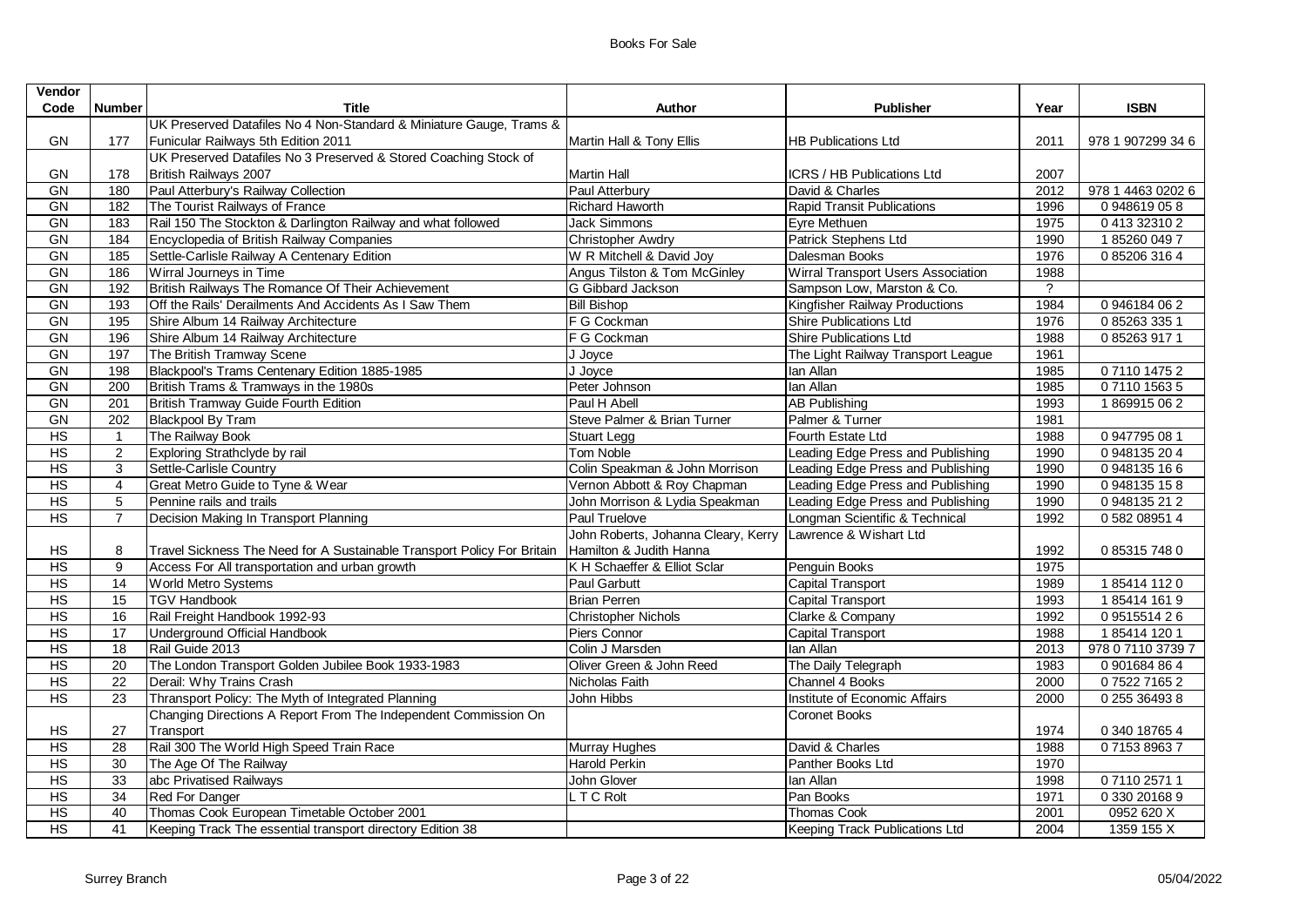| Vendor         |                 |                                                                      |                                       |                                       |      |                   |
|----------------|-----------------|----------------------------------------------------------------------|---------------------------------------|---------------------------------------|------|-------------------|
| Code           | <b>Number</b>   | <b>Title</b>                                                         | <b>Author</b>                         | <b>Publisher</b>                      | Year | <b>ISBN</b>       |
| H <sub>S</sub> | 42              | Keeping Track The essential transport directory Edition 32           |                                       | <b>Keeping Track Publications Ltd</b> | 2003 | 1359 155 X        |
| HS             | 43              | Keeping Track The essential transport directory Edition 34           |                                       | <b>Keeping Track Publications Ltd</b> | 2003 | 1359 155 X        |
| HS             | 44              | Freightmaster Winter 2000/2001                                       | <b>Mark Rawlinson</b>                 | Freightmaster Publishing              | 2000 | 1357 4841         |
| HS             | 45              | Freightmaster No 42 Summer 2006                                      | Mark Rawlinson                        | Freightmaster Publishing              | 2006 |                   |
| HS             | 48              | From the Footplate Eurostar                                          | Peter Waller                          | lan Allan                             | 1998 | 0711024278        |
| HS             | 50              | The Guinnes Ralway Book                                              | <b>John Marshall</b>                  | Guinness                              | 1989 | 0851123597        |
| HS             | 53              | <b>Great Cities and their Traffic</b>                                | J Michael Thompson                    | Penguin Books                         | 1978 |                   |
|                |                 |                                                                      | Alastair Lansley, Stuart Durant, Alan | Laurence King Publishing Ltd          |      |                   |
|                |                 |                                                                      | Dyke, Bernard Gambrill & Roderick     |                                       |      |                   |
| HS             | 54              | St Pancras International                                             | Shelton                               |                                       | 2008 | 978 1 85669 552 7 |
| H <sub>S</sub> | 55              | The Channel Tunnel Rail Link A bird's eye view of Section One        | <b>Mac Hawkins</b>                    | <b>Hawk Editions</b>                  | 2003 | 0952908182        |
| HS             | 56              | The Golden Age of the Railway Poster                                 | J T Shackleton                        | New English Library                   | 1976 | 450 03168 3       |
| HS             | 57              | London's Underground                                                 | John Glover                           | lan Allan                             | 1991 | 0711018995        |
|                |                 | A Century Of Change Britain's Railways and The Railway Study         |                                       | Railway Study Association             |      |                   |
| HS             | 60              | Association 1909-2009 and a view forward                             | M A C Horne                           |                                       | 2010 | 978 0 9507416 7 3 |
| HS             | 61              | British Railways Board Report October 1993                           | <b>Union Railways</b>                 | <b>BRB</b>                            | 1993 |                   |
|                |                 | The Union Railway and the Environment. British Railways Board Report |                                       | <b>BRB</b>                            |      |                   |
| HS             | 62              | October 1993 Appendix                                                | <b>Union Railways</b>                 |                                       | 1993 |                   |
| HS             | 64              | Ultimate Train                                                       | Peter Herring                         | Dorling Kindersley                    | 2000 | 0751306983        |
|                |                 | Wrong Side Of The Tracks? Impacts of Road and Rail Transport on the  |                                       | <b>TEST</b>                           |      |                   |
| HS             | 65              | Environment: a basis for discussion                                  |                                       |                                       | 1991 | 0 905545 29 X     |
| HS             | 66              | British Railways Board Report October 1993                           | <b>Union Railways</b>                 | <b>BRB</b>                            | 1993 | 1873952252        |
|                |                 | The Modern Railway Eleventh Edition The Definitive Guide To The UK's |                                       | <b>Key Publishing</b>                 |      |                   |
| <b>HS</b>      | 67              | Railway Industry in 2017                                             | Ken Cordner                           |                                       | 2017 | 978 1 910415 64 1 |
|                |                 | The Modern Railway Twelfth Edition The Definitive Guide To The UK's  |                                       | <b>Key Publishing</b>                 |      |                   |
| HS             | 68              | Railway Industry in 2018                                             | Ken Cordner                           |                                       | 2018 | 978 1 912205 28 8 |
| HS             | 69              | Rail Atlas Great Britain & Ireland 9th Edition                       | S K Baker                             | OPC                                   | 2001 | 0 86093 553 1     |
| HS             | 70              | Rail Atlas Great Britain & Ireland 6th Edition                       | S K Baker                             | <b>OPC</b>                            | 1990 | 0 86093 474 8     |
| HS             | 75              | Railway Track Diagrams 3 - Western                                   | John Yonge                            | Quail Map Company                     | 2005 | 195498661X        |
| HS             | 77              | Railway Track Diagrams 3 - Great Western                             | John Yonge                            | Quail Map Company                     | 2000 | 1898319391        |
| HS             | 79              | Docklands Light Railway                                              | James Abbott                          | lan Allan                             | 1991 | 0711020248        |
| HS             | 80              | South West Trains                                                    | John Balmforth                        | lan Allan                             | 2011 | 978 0 7110 3407 5 |
| HS             | 82              | Applied Transport Economics                                          | <b>Stuart Cole</b>                    | Kogan Page Ltd                        | 1987 | 1850912262        |
| HS             | 84              | Wheels Within Wheels A study of the road lobby                       | Mick Hamer                            | Routledge & Kegan Paul                | 1987 | 0710210078        |
| HS             | 87              | Principles of London Underground Operations                          | John Glover                           | lan Allan                             | 2000 | 0711027390        |
| HS             | 88              | Access to the Underground A guide for elderly and disabled people    |                                       | London Transport                      | 1985 | 0853291152        |
| HS             | 89              | On Track Plant 2003                                                  | Roger Butcher                         | <b>NPT Publishing</b>                 | 2003 | 0953746321        |
| HS             | $\overline{91}$ | Outline of Irish Rail History                                        | <b>H C Casserley</b>                  | David & Charles                       | 1974 | 0715363778        |
| HS             | 94              | Meteor: Le Metro Du Futur                                            |                                       | Matra Transport International         | 1999 | 2951454000        |
| HS             | 97              | Irish Railways in the heyday of steam                                | <b>H C Casserley</b>                  | D Bradford Barton                     |      | 0851533477        |
| HS             | 101             | Railway Track Diagrams 6 - Ireland                                   | John Yonge                            | Quail Map Company                     | 2004 | 1898319685        |
|                |                 |                                                                      | Mike Winney, Phil Bishop & Andrew     |                                       |      |                   |
| HS             | 107             | An NCE Project Study Channel Tunnel Rail Link                        | <b>Bolton</b>                         |                                       | 1996 |                   |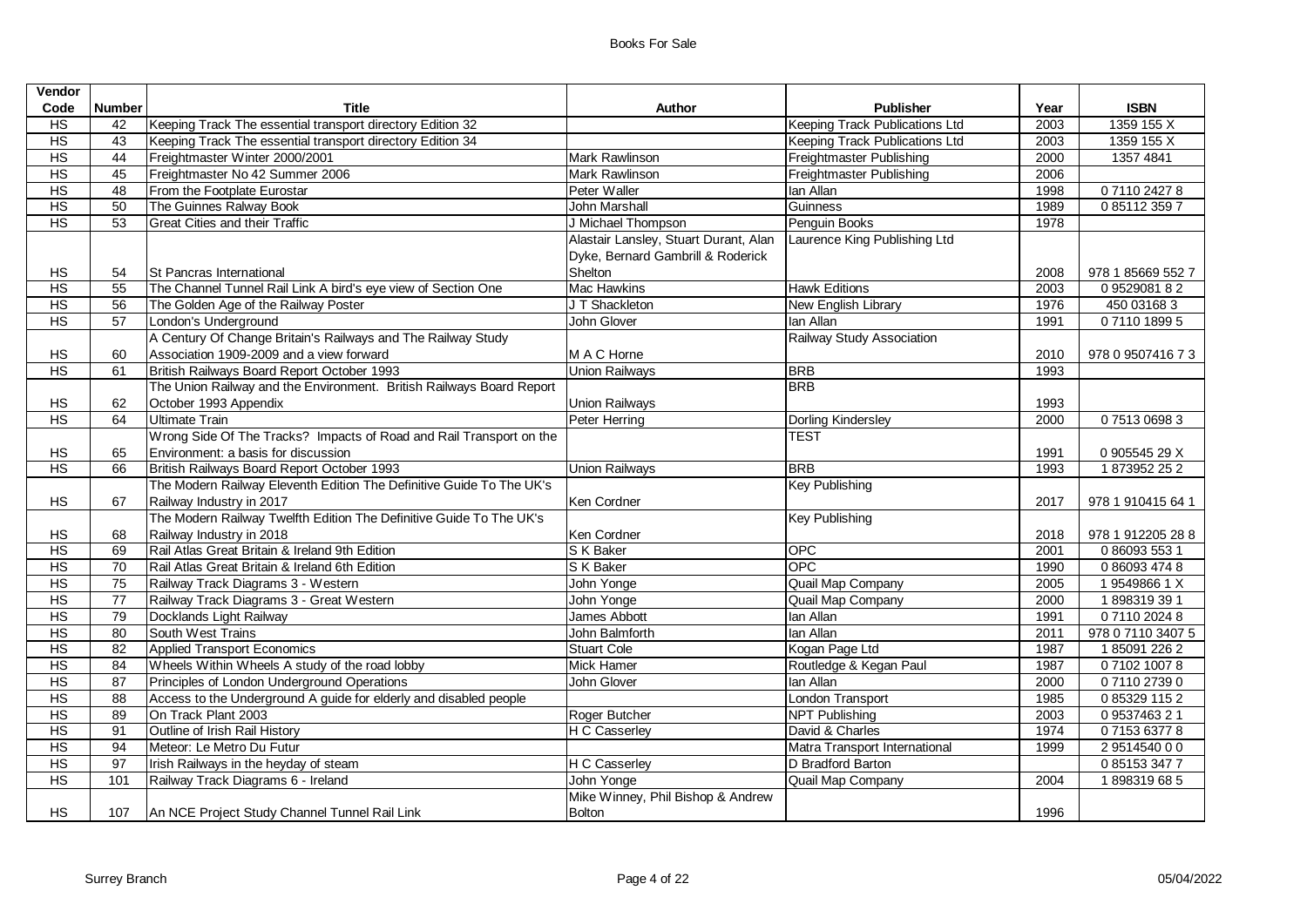| Vendor          |                  |                                                                      |                                                          |                                         |        |                   |
|-----------------|------------------|----------------------------------------------------------------------|----------------------------------------------------------|-----------------------------------------|--------|-------------------|
| Code            | <b>Number</b>    | <b>Title</b>                                                         | <b>Author</b>                                            | <b>Publisher</b>                        | Year   | <b>ISBN</b>       |
|                 |                  |                                                                      | Alan Pearce, Stephen Jolly & Brian                       |                                         |        |                   |
| HS              | 109              | Docklands Light Railway Official Handbook                            | Hardy                                                    | <b>Capital Transport</b>                | 1994   | 185414 166 X      |
|                 |                  |                                                                      |                                                          |                                         |        |                   |
| HS              | 110              | Electrical and Mechanical Engineering for The Jubilee Line Extension |                                                          | London Transport                        | 1996   |                   |
|                 |                  |                                                                      |                                                          |                                         |        |                   |
| <b>HS</b>       | 120              | Railway Political Map Railways and House of Commons' Constituencies  |                                                          | Railway Forum                           | 2004   |                   |
|                 |                  |                                                                      |                                                          |                                         |        |                   |
| HS              | 121              | Railway Political Map Railways and House of Commons' Constituencies  |                                                          | Rail Delivery Group                     | 2015   |                   |
| H <sub>S</sub>  | 125              | <b>Steam Engines</b>                                                 |                                                          | J Salmon Ltd                            | 1975   |                   |
| H <sub>S</sub>  | 128              | <b>British Railway Signalling</b>                                    | IG M Kirchenside & Alan Williams                         | lan Allan                               | 1978   | 0711008981        |
| H <sub>S</sub>  | 129              | The Steam Locomotive An Introduction                                 | John Hilton                                              | John Hilton                             | 1987   | 0 900465 23 9     |
| H <sub>S</sub>  | 130              | The Colour of Steam Vol. 2 The Somerset & Dorset Line                | R C Riley                                                | <b>Atlantic Books</b>                   | 1985   | 0 906899 12 5     |
| H <sub>S</sub>  | $\overline{131}$ | Manua Of Model Steam Locomotive Construction                         | <b>Martin Evans</b>                                      | Model & Allied Publications             | 1976   | 0853440867        |
| H <sub>S</sub>  | 132              | The Pictorial Encyclopedia of Railways                               | <b>Hamilton Ellis</b>                                    | Paul Hamlyn                             | 1969   |                   |
| H <sub>S</sub>  | 133              | The Splendid Book of Locomotives                                     | G Gibbard Jackson                                        | Sampson Low, Marston & Co.              |        |                   |
|                 |                  |                                                                      |                                                          |                                         |        |                   |
| HS              | 137              | Steam '81                                                            | Roger Crombleholme & Terry Kirtland George Allen & Unwin |                                         | 1981   | 385 082 0         |
| HS              | 139              | Forgotten Railways                                                   | H P White                                                | <b>Guild Publishing</b>                 | 1986   | <b>CN5698</b>     |
|                 |                  |                                                                      |                                                          |                                         |        |                   |
| HS              | 140              | Raising Steam The design, operation and driving of steam locomotives | Denis Griffiths                                          | Patrick Stephens Ltd                    | 1989   | 1852600772        |
| H <sub>S</sub>  | 141              | The Railway Heritage of Britain                                      | Gordon Biddle & O S Nock                                 | Michael Joseph Ltd                      | 1983   | 0718123557        |
|                 |                  | The Illustrated Encyclopedia of the World's Steam Passenger          |                                                          |                                         |        |                   |
| <b>HS</b>       | 142              | Locomotives                                                          | <b>Brian Hollingsworth</b>                               | Salamander Books                        | 1982   | 0861011066        |
| H <sub>S</sub>  | $\frac{1}{143}$  | Collecting Railwayana                                                | John Maunder                                             | Moorland Publishing Co Ltd              | 1988   | 0861901649        |
| H <sub>S</sub>  | 147              | The Observer's Directory of British Syteam Locomotives               | H C Casserley                                            | Frederick Warne                         |        | 0723224137        |
| H <sub>S</sub>  | 148              | Steam Was My Calling                                                 | E S Beavor                                               | lan Allan                               | 1974   | 0711004919        |
| H <sub>S</sub>  | 149              | <b>Scottish Railways</b>                                             | O S Nock                                                 | Thomas Nelson And Sons                  | 1950   |                   |
| $\overline{HS}$ | 150              | The World's Railways and How They Work                               |                                                          | <b>Odhams Press</b>                     | 1950s? |                   |
| H <sub>S</sub>  | $\frac{153}{ }$  | British Steam Since 1900                                             | W A Tuplin                                               | Pan Books                               | 1969   | 0 330 02721 2     |
| H <sub>S</sub>  | 154              | <b>LNER Steam</b>                                                    | O S Nock                                                 | Pan Books                               | 1969   | 0 330 0 2680 1    |
|                 |                  | A Walk Along The Tracks A personal guide to the fascinating world of |                                                          |                                         |        |                   |
| HS              | 157              | Britain's forgotten Railways                                         | <b>Hunter Davies</b>                                     | Hamlyn                                  | 1983   | 0 600 20652 1     |
| H <sub>S</sub>  | 158              | The North British Atlantics                                          | John Thomas                                              | David & Charles                         | 1972   | 0715355880        |
| H <sub>S</sub>  | 159              | Cade's Locomotive Guide                                              | Dennis Lovett & Leslie Wood                              | Marwain Publishing                      | 1988   | 0 905377 39 7     |
| H <sub>S</sub>  | 160              | Railways: Mechanical Engineering                                     | J B Snell                                                | <b>Arrow Books</b>                      | 1973   | 0 09 908170 9     |
| H <sub>S</sub>  | 163              | Railways and War Since 1917                                          | Denis Bishop & W J K Davies                              | <b>Blandford Press</b>                  | 1974   | 0713707062        |
| H <sub>S</sub>  | 164              | The Little Book of Steam                                             | <b>Clive Groome</b>                                      | Green Umbrella Publishing               | 2007   | 978 1 905009 31 2 |
| H <sub>S</sub>  | 165              | Classic Locomotives from 1850 to the present day                     | Denis Griffiths                                          | Patrick Stephens Ltd                    | 1988   | 0850599334        |
| H <sub>S</sub>  | 168              | Ryde Rail A History of Tube Trains on the Isle of Wight              | Richard C Long                                           | Crécy Publishing Ltd                    | 2019   | 978 1 91080 957 0 |
|                 |                  |                                                                      |                                                          |                                         |        |                   |
| HS              | 170              | Memoirs of a Railway Engineer                                        | Edgar J Larkin                                           | Mechanical Engineering Publications Ltd | 1979   | 0 85298 388 3     |
|                 |                  | Steam Renaissance The Decline and Rise of Steam Locomotives in       |                                                          |                                         |        |                   |
| HS              | 172              | <b>Britain</b>                                                       | Tom Heavyside                                            | David & Charles                         | 1984   | 0715382942        |
| H <sub>S</sub>  | $\frac{1}{173}$  | Across The Footplate Years                                           | John Drayton                                             | lan Allan                               | 1986   | 0711016070        |
|                 |                  |                                                                      |                                                          |                                         |        |                   |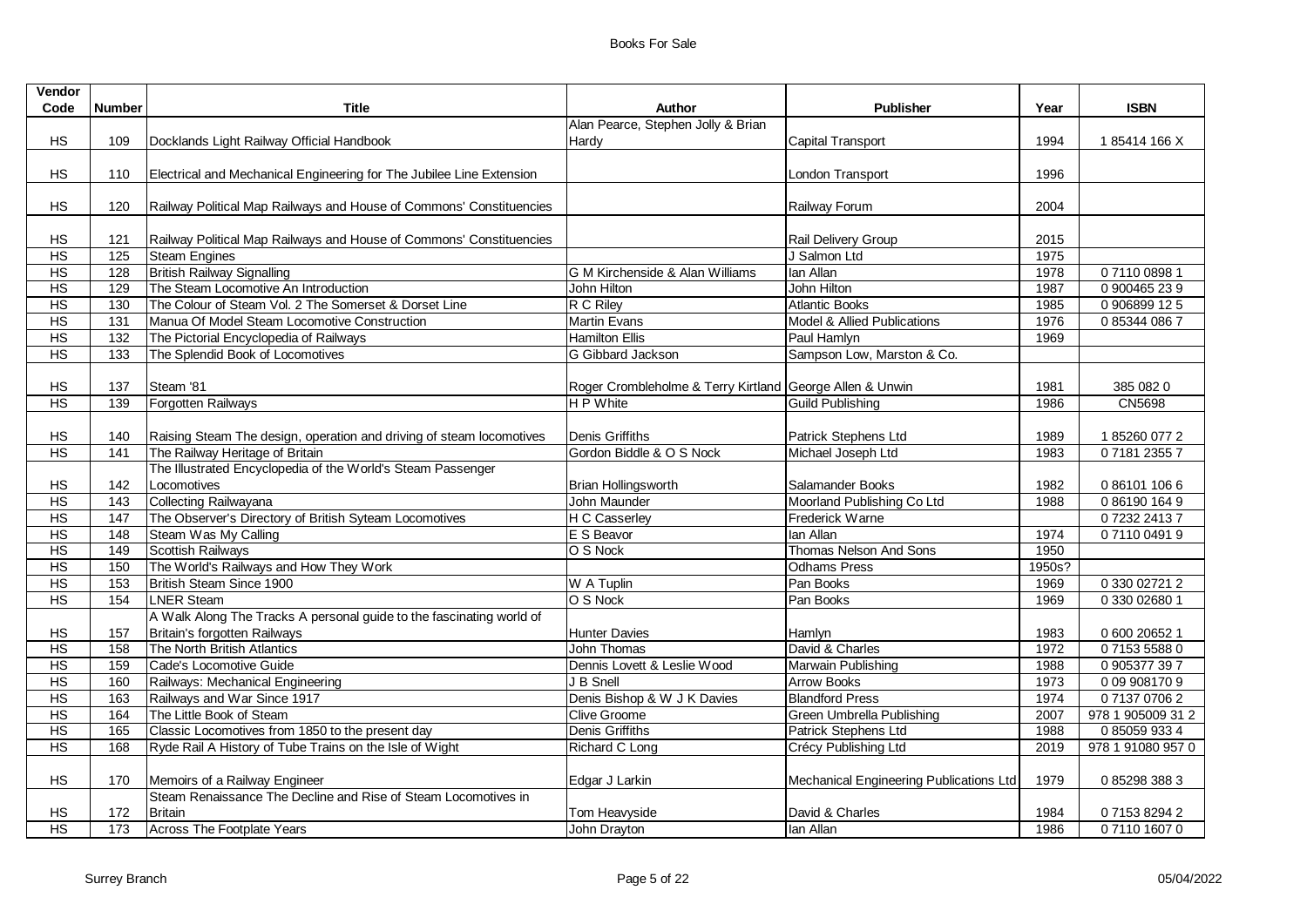| Vendor          |                  |                                                                                              |                                   |                                      |      |                   |
|-----------------|------------------|----------------------------------------------------------------------------------------------|-----------------------------------|--------------------------------------|------|-------------------|
| Code            | <b>Number</b>    | <b>Title</b>                                                                                 | Author                            | <b>Publisher</b>                     | Year | <b>ISBN</b>       |
| H <sub>S</sub>  | 174              | Victorian & Edwardian Railways from old photographs                                          | <b>Jeoffrey Spence</b>            | <b>B T Batsford Ltd</b>              | 1975 | 0 7134 3044 3     |
| H <sub>S</sub>  | 176              | The Barry Locomotive Phenomenon                                                              | Francis Blake & Peter Nicholson   | Foulis-OPC                           | 1987 | 0 86093 410 1     |
| HS              | 177              | World's Underground Railways                                                                 | F Henry Howson                    | lan Allan                            | 1964 |                   |
|                 |                  |                                                                                              |                                   |                                      |      |                   |
| HS              | 178              | Unification Of British Railways Administration Principles and Practice                       | Members of the Railway Executive  |                                      | 1951 |                   |
| HS              | 179              | abc Modern Signalling Handbook                                                               | <b>Stanley Hall</b>               | lan Allan                            | 2000 | 0711024715        |
| HS              | 180              | abc Class 47s                                                                                | Gavin Morrison                    | lan Allan                            | 1999 | 0711026777        |
| HS              | 182              | The LSWR In The Twentieth Century                                                            | J N Faulkner & R A Williams       | David & Charles                      | 1988 | 0715389270        |
| HS              | 183              | abc Railway Freight Operations                                                               | Paul Shannon                      | lan Allan                            | 1999 | 0711026602        |
| HS              | 187              | Modern Railway Working Volume 4                                                              | John Macaulay & Cyril Hall        | The Gresham Publishing Co            | 1913 |                   |
| $\overline{HS}$ | 188              | Modern Railway Working Volume 6                                                              | John Macaulay & Cyril Hall        | The Gresham Publishing Co            | 1913 |                   |
| HS              | 189              | Modern Railway Working Volume 7                                                              | John Macaulay & Cyril Hall        | The Gresham Publishing Co            | 1913 |                   |
|                 |                  | Running To Time Recollection of life as a Station Master in the mid-                         |                                   |                                      |      |                   |
| IB              | 64               | twentieth century                                                                            | Gwilym Owen                       |                                      | 1998 | 0948469560        |
|                 |                  | The World's Great Railway Journeys travelling by locomotive through                          |                                   |                                      |      |                   |
| IB              | 65               | history and around the world.                                                                | Max Wade-Matthews                 | <b>Select Editions</b>               | 1999 | 1840811269        |
| $\overline{B}$  | 73               | North Wales Steam (1927-1968)                                                                | E N Kneale                        | <b>OPC</b>                           | 1980 | 0860930742        |
| JA              | 227              | Wolverhampton Railways Through Time                                                          | <b>Mike Hitches</b>               | <b>Amberley Publishing</b>           | 2011 | 978 1 84868 655 7 |
| <b>JA</b>       | 250              | Railways Of South Wales                                                                      | <b>Adrian Kenny</b>               | lan Allan                            | 2010 | 978 0 7110 3477 8 |
|                 |                  | Views of a Changing Railway: Edward Hopper Railwayman from 1925 to                           |                                   |                                      |      |                   |
| JA              | 301              | 1968                                                                                         | Maurice Hopper                    | <b>Bright Pen</b>                    | 2012 | 978 0 7552 1439 6 |
| <b>JA</b>       | 324              | <b>Britain's Scenic Railways</b>                                                             | Julian Holland & David Spaven     | <b>Times Books</b>                   | 2012 | 978 0 00 747879 8 |
|                 |                  | Steam Locomotive Driver's Manual The step-by-step guide to preparing,                        |                                   |                                      |      |                   |
| JA              | 331              | firing and driving a steam locomotive                                                        | Andrew Chapman                    | Haynes Publishing                    | 2015 | 978 1 84425 942 7 |
|                 |                  |                                                                                              | <b>MDS Transmodal and Servant</b> |                                      |      |                   |
| JA              | 333              | The Piggyback Consortium Final Report Part II Reports from Consultants Transport Consultants |                                   | Kent County Council                  | 1994 |                   |
| JA              | 341              | Everyone's railway the wider case for rail                                                   |                                   | <b>Strategic Rail Authority</b>      | 2003 |                   |
| <b>JA</b>       | 342              | The Modern Railway 2014                                                                      | Ken Cordner                       | <b>Key Publishing</b>                | 2014 | 978 0 946219 47 6 |
| <b>JA</b>       | 343              | The Modern Railway Directory Review Opinion Reference                                        | Ken Cordner                       | <b>Key Publishing</b>                | 2013 | 978 0 9462 1938 4 |
| <b>JA</b>       | 344              | The Modern Railway Directory Review Opinion Reference                                        | Ken Cordner                       | <b>Key Publishing</b>                | 2014 | 978 0 946219 47 6 |
| <b>JA</b>       | $\frac{1}{345}$  | Special Issue On Rail Research UK March 2007 Vol 221 No F1                                   |                                   | I Mech E                             | 2007 | 0954 4097         |
| <b>JA</b>       | 363              | Ashby & Nuneaton Joint Railway                                                               | Peter Lee                         | <b>Amberley Publishing</b>           | 2014 | 978 1 4456 0660 6 |
| JA              | $\overline{373}$ | The Guide To Responsible Business                                                            |                                   | Rail                                 |      |                   |
| JA              | 376              | Airdrie-Bathgate Rail Link Reconnecting Communities                                          | Ann Glen                          | <b>Lily Publications</b>             |      | 978 1 907945 01 4 |
| <b>JA</b>       | $\overline{377}$ | Dorset Coast                                                                                 |                                   | Siemens                              |      |                   |
|                 |                  | IEA Discussion Paper No.69 Without Delay Getting Britain's Railways                          |                                   |                                      |      |                   |
| JA              | 391              | Moving                                                                                       | <b>Richard Wellings</b>           | Institute of Economic Affairs        | 2016 |                   |
| <b>JA</b>       | 398              | Rapid Transit Monitor                                                                        | <b>Chris Cheek</b>                | <b>Transport Advisory Service</b>    | 1991 |                   |
| JA              | 401              | Delivering engineering excellence for Britain's railways                                     | <b>John Armitt</b>                | Institute of Logistics and Transport | 2003 |                   |
| <b>JA</b>       | 404              | A rail strategy for London's future                                                          |                                   | <b>Transport for London</b>          | 2006 |                   |
| <b>JA</b>       | 405              | Under Ground Subways & Metros of the World                                                   | Catherine Zerdoun                 | <b>Firefly Books Ltd</b>             | 2016 | 978 1 77085 811 4 |
| <b>JA</b>       | 406              | Rail Freight Handbook 2014-2015                                                              | Rail Freight Group                | Ten Alps Publishing                  | 2014 |                   |
|                 |                  | The Modern Railway The Definitive Guide to the UK's Railway Industry in                      |                                   |                                      |      |                   |
| JA              | 409              | 2015                                                                                         | Ken Cordner                       | <b>Key Publishing</b>                | 2014 | 978 0 946219 71 1 |
|                 |                  |                                                                                              |                                   |                                      |      |                   |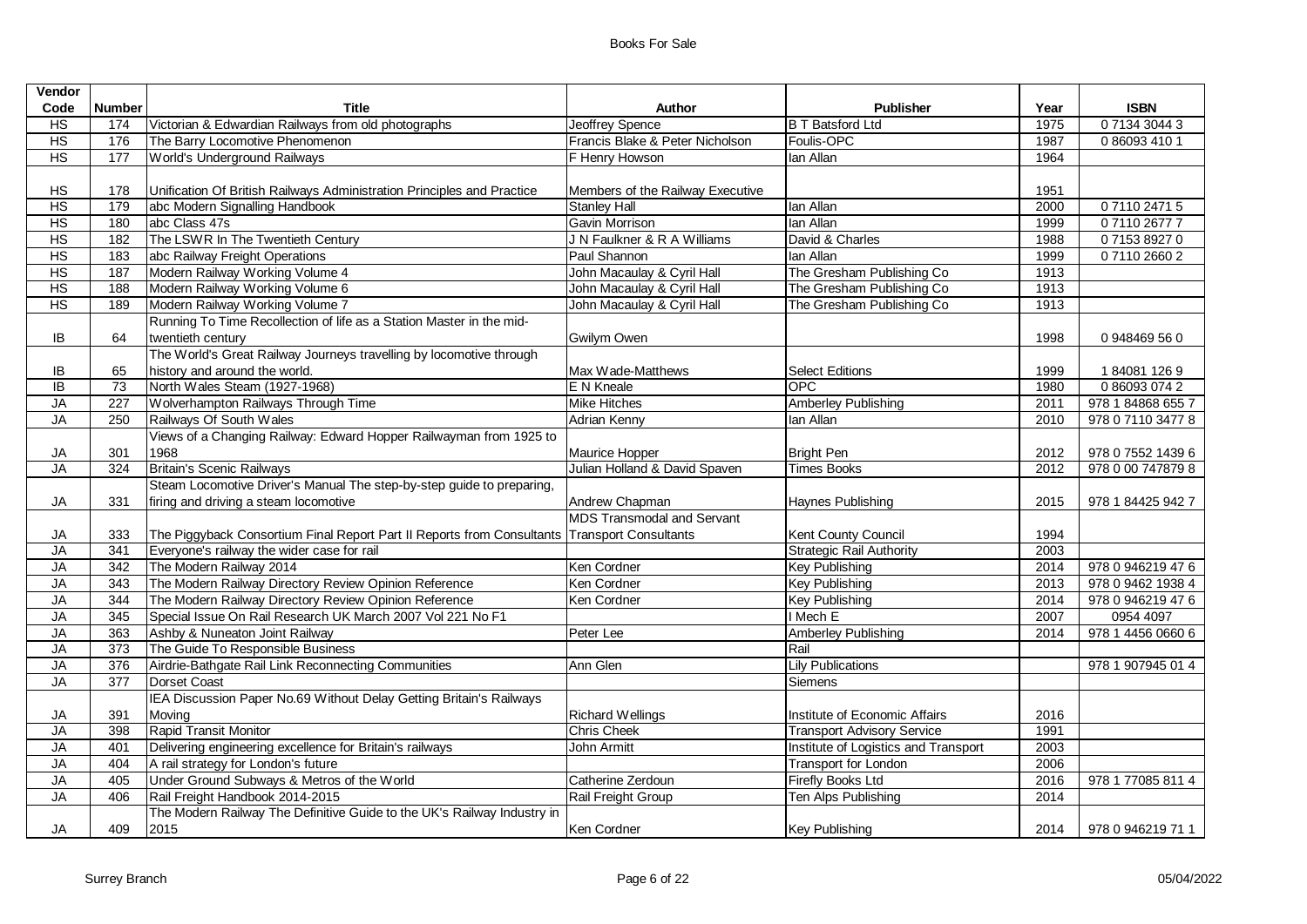| Vendor     |                  |                                                                         |                                 |                                       |        |                   |
|------------|------------------|-------------------------------------------------------------------------|---------------------------------|---------------------------------------|--------|-------------------|
| Code       | <b>Number</b>    | <b>Title</b>                                                            | <b>Author</b>                   | <b>Publisher</b>                      | Year   | <b>ISBN</b>       |
| <b>JA</b>  | 423              | Jane's World Railways 1992-1993                                         | Geoffrey Freeman Allen          | Jane's Information Group Ltd          | 2004   | 071060999X        |
|            |                  | The Modern Railway The Definitive Guide To The UK's Railway Industry    |                                 |                                       |        |                   |
| JA         | 424              | in 2016                                                                 | Ken Cordner                     | Key Publishing                        | 2015   | 978 1 910415 30 6 |
| <b>JA</b>  | 426              | Locomotives & Rolling Stock Forceasts                                   | David Burns & James Abbot       | Jane's Information Group Ltd          | 1997   | 0 7106 1424 1     |
| JA         | 427              | Locomotives & Rolling Stock Forceasts                                   | David Burns & James Abbot       | Jane's Information Group Ltd          | 2000   | 0710623585        |
| JA         | 428              | Rail Freight Handbook 2016-2017                                         | Rail Freight Group              | <b>Zinc Media</b>                     | 2016   |                   |
|            |                  | Railway Disasters Of The World. Principle passenger train accidents of  |                                 |                                       |        |                   |
| JA         | 429              | the 20th century                                                        | Peter Semmens                   | Patrick Stephens Ltd                  | 1994   | 1852603232        |
|            |                  |                                                                         |                                 |                                       |        |                   |
| JA         | 437              | The Potential For Rail Freight                                          |                                 | National Economic Research Associates | 1997   |                   |
| <b>JA</b>  | 442              | Railnet A moving story for Royal Mail                                   |                                 | The Post Office                       |        |                   |
| JA         | 443              | International Rail Services for the United Kingdom                      |                                 | <b>British Railways Board</b>         | 1989   |                   |
| JA         | 445              | High Speed In Europe                                                    | David Haydock                   | Platform 5                            | 1995   | 1872524761        |
| JA         | 446              | The Modern Station New approaches to railway architecture               | <b>Brian Edwards</b>            | E & FN Spon                           | 1997   | 0419196803        |
| JA         | 447              | Holding The Line How Britain's Railways Were Saved                      | Richard Faulkner & Chris Austin | OPC                                   | 2012   | 978 0 86093 647 3 |
| JA         | 448              | What is the economic contribution of rail in Scotland?                  |                                 | Oxera Consulting LLP                  | 2016   |                   |
| <b>JA</b>  | 449              | Narrow Gauge Steam Britain's Legacy to the World                        | Michael Whitehouse              | <b>Key Publishing</b>                 | 2013   | 978 0 946219 40 7 |
|            |                  | The Settle-Carlisle Railway 1850-1990: The Building and Saving of a     |                                 |                                       |        |                   |
| JA         | 450              | Great Railway A Line of Critical Decisions                              | Martin Pearson                  | Martin Pearson                        | 2016   | 978 0 9955652 0 3 |
| <b>JA</b>  | 453              | Night Trains The Rise and Fall of the Sleeper (Proof Copy)              | <b>Andrew Martin</b>            | Profile Books                         | 2017   |                   |
| <b>JA</b>  |                  | DVD18 Great Railway Journeys: Series 2                                  | <b>Michael Portillo</b>         | FreemantleMedia Enterprises           | 2012   | <b>DVD</b>        |
| JA         |                  | DVD19 Great Railway Journeys: Series 4                                  | Michael Portillo                | FreemantleMedia Enterprises           | 2014   | <b>DVD</b>        |
| <b>JA</b>  | P <sub>1</sub>   | Print of Caledonian Railway No. 123 4-4-0                               |                                 |                                       | 1960s? | Print             |
| <b>JA</b>  | P <sub>2</sub>   | Print of LBSCR No. 214 Gladstone 0-4-2                                  |                                 |                                       | 1960s? | Print             |
| $J$ A      | VID <sub>6</sub> | Tackling Risk at Level Crossings                                        |                                 | Network Rail                          | 2017?  | Video             |
| <b>JFJ</b> | 19               | The Weston Collection                                                   | Phillip Weston                  | <b>Wyvern Publications</b>            | 1983   | 0 907941 087      |
| <b>JFJ</b> | 70               | The Railways Of Britain - A Journey Through History                     | <b>Jack Simmons</b>             | <b>Book Promotions Ltd</b>            | 1986   | 1871487498        |
| <b>JFJ</b> | 72               | Encyclopedia of British Railway Companies                               | <b>Christopher Awdry</b>        | <b>Guild Publishing</b>               | 1990   | CN8983            |
|            |                  | North Eastern Record Volume 2 A survey of the Rolling Stock of the      |                                 |                                       |        |                   |
| JFJ        | 130              | North Eastern Railway and the Hull & Barnsley Railway                   | Various                         | The Historical Model Railway Society  | 1997   | 0 902835 19 X     |
| JFJ        | 131              | Victorian and Edwardian Railway Travel from old photographs             | <b>Jeoffry Spence</b>           | <b>B T Batsford</b>                   | 1982   | 0713406399        |
| <b>JFJ</b> | 133              | Railways Then And Now The Changing Railway Scene in Britain             | <b>Edwin Course</b>             | <b>B T Batsford</b>                   | 1983   | 0 7134 0533 3     |
| JFJ        | 137              | Victorian and Edwardian Railways from old photographs                   | <b>Jeoffry Spence</b>           | <b>B T Batsford</b>                   | 1985   | 0 7134 3044 3     |
|            |                  | Colin Garratt Railway Photographer A portfolio of his finest work and a |                                 |                                       |        |                   |
| JFJ        | 145              | worldwide testament to the steam locomotive                             | <b>Colin Garratt</b>            | New English Library                   | 1982   | 0450048616        |
| <b>JFJ</b> | 150              | British Trains Of Yesteryear                                            | C Hamilton Ellis                | Locomotive Publishing Co. Ltd         |        |                   |
| <b>JFJ</b> | 165              | North Staffordshire Railway Locomotives                                 | R W Rush                        | The Oakwood Press                     | 1981   | 0853612757        |
| <b>JFJ</b> | 193              | Locomotives of the L.N.E.R. Part 1 Preliminary Survey                   |                                 | <b>RCTS</b>                           | 1997   | 0 901115 11 8     |
|            |                  | Locomotives of the L.N.E.R. Part 3A Tender Engines - Classes C1 To      |                                 |                                       |        |                   |
| <b>JFJ</b> | 196              | C11                                                                     |                                 | <b>RCTS</b>                           | 1979   | 0 901115 45 2     |
|            |                  | Locomotives of the L.N.E.R. Part 3C Tender Engines - Classes D13 To     |                                 |                                       |        |                   |
| <b>JFJ</b> | 198              | D <sub>24</sub>                                                         |                                 |                                       | 1981   | 0 901115 52 5     |
|            |                  |                                                                         |                                 |                                       |        |                   |
| <b>JFJ</b> | 199              | Locomotives of the L.N.E.R. Part 4 Tender Engines - Classes D25 To E7   |                                 | <b>RCTS</b>                           | 1968   |                   |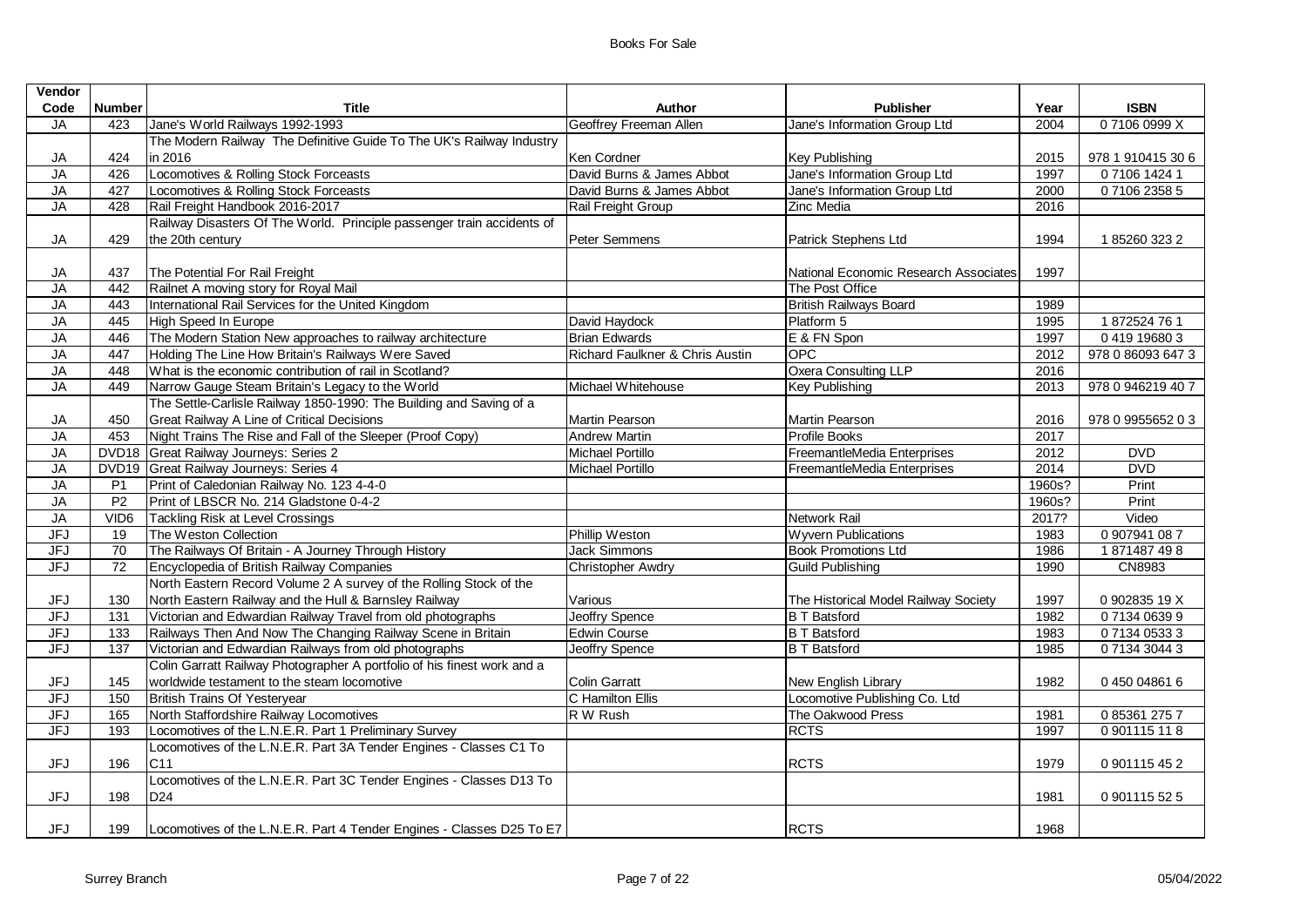| <b>Vendor</b><br>Code | <b>Number</b> | <b>Title</b>                                                              | Author                                              | <b>Publisher</b>               | Year   | <b>ISBN</b>   |
|-----------------------|---------------|---------------------------------------------------------------------------|-----------------------------------------------------|--------------------------------|--------|---------------|
|                       |               |                                                                           |                                                     |                                |        |               |
| JFJ                   | 200           | Locomotives of the L.N.E.R. Part 5 Tender Engines - Classes J1 To J37     |                                                     | <b>RCTS</b>                    | 1966   |               |
| <b>JFJ</b>            | 204           | Locomotives of the L.N.E.R. Part 7 Tank Engines - Classes A5 To H2        |                                                     | <b>RCTS</b>                    | 1964   |               |
| JFJ                   | 205           | Locomotives of the L.N.E.R. Part 8A Tank Engines - Classes J50 To J70     |                                                     | <b>RCTS</b>                    | 1970   |               |
| <b>JFJ</b>            | 206           | Locomotives of the L.N.E.R. Part 8B Tank Engines - Classes J71 To J94     |                                                     | <b>RCTS</b>                    | 1971   |               |
| <b>JFJ</b>            | 207           | Locomotives of the L.N.E.R. Part 9A Tank Engines - Classes L1 To N19      |                                                     | <b>RCTS</b>                    | 1977   | 0 901115 40 1 |
| JFJ                   | 208           | Locomotives of the L.N.E.R. Part 9B Tank Engines - Classes Q1 To Z5       |                                                     | <b>RCTS</b>                    | 1977   | 0 901115 41 X |
| JFJ                   | 269           | Locomotives worth Modelling                                               | F C Hambleton                                       | <b>Percival Marshall</b>       |        |               |
| <b>JFJ</b>            | 287           | Locomotives of the Cambrian, Barry and Rhymney Railways                   | M C V Allchin                                       | Railway Hobbies Ltd            | 1943   |               |
| <b>JFJ</b>            | 289           | Last Steam Locomotives of the World Masterpieces in Steam                 | Colin D Garratt                                     | <b>Blandford Press</b>         | 1978   | 0713706376    |
| <b>JFJ</b>            | 316           | The North Eastern Railway A Centenary Story                               | C M Jenkin Jones                                    | BR (NER)                       |        |               |
| <b>JFJ</b>            | 328           | The Wrexham, Mold & Connah's Quay Railway                                 | J M Dunn                                            | The Oakwood Press              | 1957   |               |
|                       |               | The Late G. J. Churchward's Locomotive Development On The Great           |                                                     |                                |        |               |
| <b>JFJ</b>            | 346           | Western Railway                                                           | K J Cook                                            | <b>RCTS</b>                    | 1950   |               |
| JFJ                   | 352           | <b>Transport Preserved</b>                                                | Bryan Morgan                                        | <b>BRB</b>                     | 1963   |               |
| <b>JFJ</b>            | 357           | Locomotives of British Railways LMS Group                                 | H C Casserley & L L Asher                           | Andrew Dakers Ltd              | 1955   |               |
| <b>JFJ</b>            | 362           | Railways For All                                                          | J F Gairns                                          | Ward, Lock & Co.               | 1923   |               |
| JFJ                   | 367           | Our Railway History Part 2                                                | Rixon Bucknall                                      |                                | 1944   |               |
| <b>JFJ</b>            | 377           | Great Northern Locomotives 1847-1947                                      | R A H Weight                                        | R A H Weight                   | 1947   |               |
| <b>JFJ</b>            | 408           | <b>Great Northern</b>                                                     | Cecil J Allen                                       | lan Allan                      | c.1960 |               |
| <b>JFJ</b>            | 418           | The Los Angeles Railway Through The Years                                 | Stephen L Easlon                                    | <b>Darwin Publications</b>     | 1973   |               |
| <b>JFJ</b>            | 419           | Ten Years of Chubb Fire a background from 1881                            |                                                     | Chubb Fire                     |        |               |
| <b>JFJ</b>            | 435           | Still in Steam Britain's Preserved Railways                               | G M Kichenside & R C Riley                          | lan Allan                      | 1969   | 7110 0106 5   |
| <b>JFJ</b>            | 437           | Locospotters' Annual 1965                                                 | <b>G M Kichenside</b>                               | lan Allan                      | 1965   |               |
| <b>JFJ</b>            | 448           | Down The Line To Bristol                                                  | Muriel V Searle                                     | <b>Bloomsbury Books</b>        | 1986   | 187063036X    |
| <b>JFJ</b>            | 457           | American Railroads in Transition The Passing Of The Steam<br>Locomotives  | Robert S Carper                                     | A S Barnes and Co              | 1968   | 0 498 06678 9 |
| JFJ                   | 461           | The Pictorial History Of Steam Power                                      | J t Van RiemsdijK & Kenneth Brown   Octopus Books   |                                | 1980   | 07064 0976 0  |
| <b>JFJ</b>            | 467           | The Archaeologhy of Railways                                              | P J G Ransom                                        | World's Work Ltd               | 1981   | 437 14401 1   |
| JFJ                   | 470           | The Railway Journeys Of My Childhood                                      | <b>Brigadier John Faviell</b>                       | Pan Books Ltd                  | 1983   | 0 330 28179 8 |
| JFJ                   | 476           | The Steam Age In Colour                                                   | R Preston Hendry & R Powell Hendry Guild Publishing |                                | 1985   | CN9604        |
| <b>JFJ</b>            | 478           | An Illustrated History Of Trucks and Buses                                | <b>Denis Miller</b>                                 | New Burlington                 | 1982   | 0 906286 158  |
| <b>JFJ</b>            | 479           | Kaleidoscope of Traction Engines                                          | Robert A Whitehead                                  | Marshall, Harris & Baldwin Ltd |        |               |
| <b>JFJ</b>            | 481           | Steam Trains Of The World                                                 | <b>Colin Garratt</b>                                | W H Smith                      | 1987   | 9997 9999 1   |
| JFJ                   | 495           | Railway Carriages 1839-1939                                               | <b>G M Kichenside</b>                               | lan Allan                      | 1964   |               |
| <b>JFJ</b>            | 503           | O S Nock's Pocket Encyclopedia Of British Steam Railways &<br>Locomotives | O S Nock                                            | <b>Blandford Press</b>         | 1983   | 1850790795    |
|                       |               |                                                                           |                                                     |                                |        |               |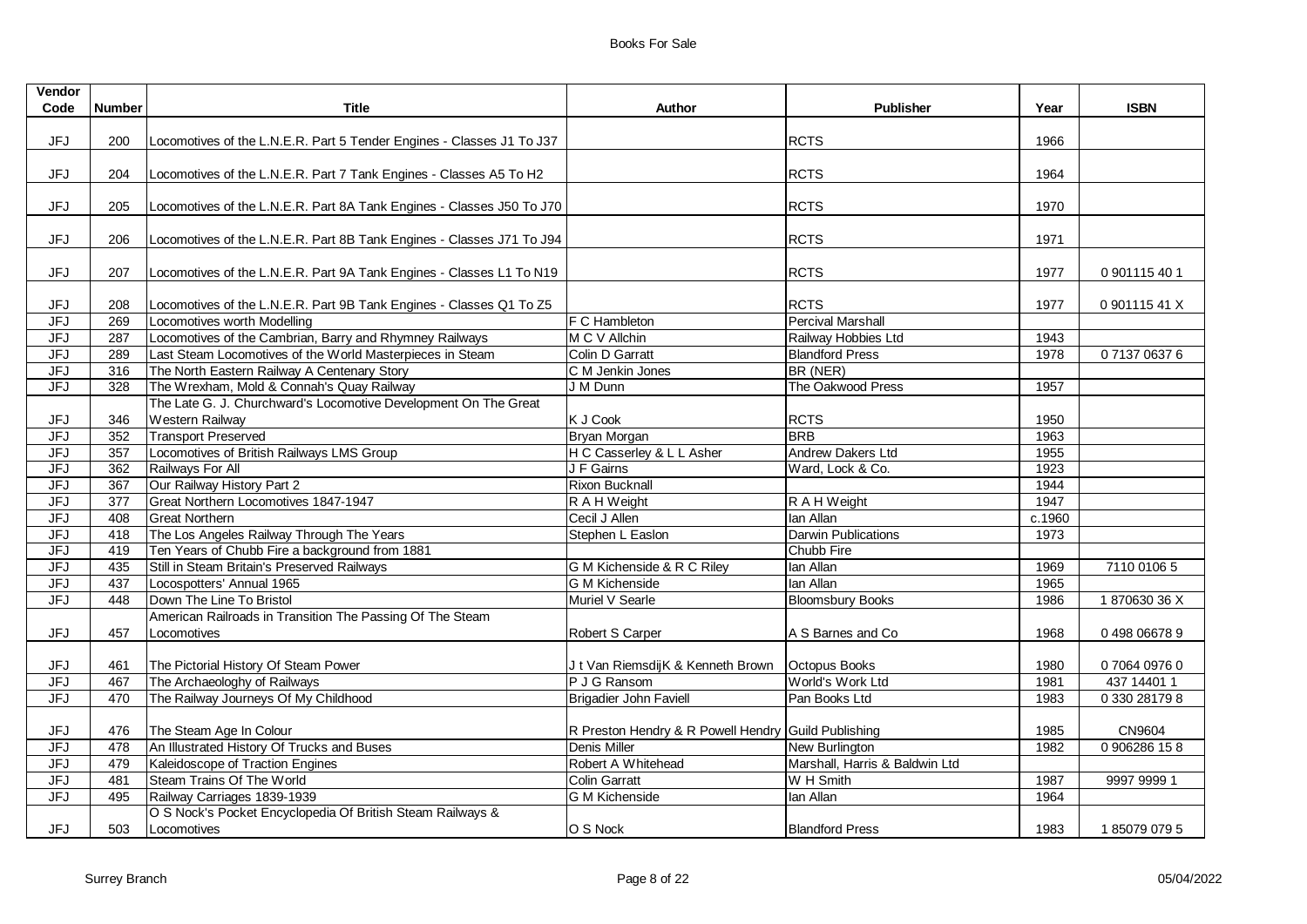| Vendor     |                 |                                                                        |                                                  |                                     |            |               |
|------------|-----------------|------------------------------------------------------------------------|--------------------------------------------------|-------------------------------------|------------|---------------|
| Code       | <b>Number</b>   | <b>Title</b>                                                           | Author                                           | <b>Publisher</b>                    | Year       | <b>ISBN</b>   |
| <b>JFJ</b> | 508             | Great Loco Story Churchward's Work on the GWR                          | R L Grey                                         | <b>Quadrant Publications</b>        | 1947       |               |
| JFJ        | 517             | The Armstrongs Of The Great Western                                    | <b>H</b> Holcroft                                | The Railway World Ltd               | 1953       |               |
| <b>JFJ</b> | 522             | Premier Line The Story Of London & North Western Locomotives           | O S Nock                                         | lan Allan                           | 1952       |               |
| <b>JFJ</b> | 524             | An Illustrated History Of Traction Engines                             | Peter Wilkes                                     | Spurbooks Ltd                       | 1979       | 0 904978 46 X |
|            |                 | Locomotives A complete history of the world's great locomotives and    |                                                  |                                     |            |               |
| <b>JFJ</b> | 526             | fabulous train journeys                                                | Colin Garratt & Max Wade-Matthews   Lorenz Books |                                     | 2006       | 07548 1657 5  |
|            |                 |                                                                        |                                                  |                                     |            |               |
| JFJ        | 529             | Eric Treacy Railway Photographer                                       | P B Whitehouse & G Freeman Allen                 | David & Charles                     | 1982       | 0715383671    |
| <b>JFJ</b> | 536             | Model Railway Constructor Bound Volume 42                              | S W Stevens-Stratten                             | lan Allan                           | 1975       |               |
| <b>JFJ</b> | 537             | Model Railway Constructor Bound Volume 43                              | S W Stevens-Stratten                             | Ian Allan                           | 1976       |               |
|            |                 |                                                                        |                                                  | The Great North Of Scotland Railway |            |               |
| JFJ        | 539             | Modelling The Great North Of Scotland Railway                          |                                                  | Association                         | 1997       |               |
| <b>JFJ</b> | 542             | A Short History Of Weybourne Station                                   | Adrian Vaughan                                   |                                     |            |               |
| <b>JFJ</b> | 545             | The Last Main Line                                                     | R D Abbott                                       | Leicester Museums                   | 1968       |               |
|            |                 | British Railway Carriages Of The 20th Century Volume 1 : The end of an |                                                  |                                     |            |               |
| JFJ        | 546             | era, 1901-22                                                           | David Jenkinson                                  | <b>Guild Publishing</b>             | 1988       | CN 8130       |
| <b>JFJ</b> | 554             | The Beauty Of Old Trains                                               | <b>Hamilton Ellis</b>                            | George Allen and Unwin              | 1952       |               |
| <b>JFJ</b> | 560             | Railways Of The Twentieth Century                                      | Geoffrey Freeman Allen                           | <b>Book Club Associates</b>         | 1983       | CN 5330       |
|            |                 | Colin Garratt's World Of Steam Working Steam Locomotives Of The        |                                                  |                                     |            |               |
| JFJ        | 561             | World                                                                  | <b>Colin Garratt</b>                             | Octopus Books                       | 1981       | 07064 1506 X  |
| JFJ        | 581             | Locomotives A Report On The Industry                                   |                                                  | Political & Economic Planning       | 1951       |               |
| JFJ        | 586             | Stopping-Train Britain - A Railway Odyssey                             | Alexander Frater                                 | <b>Hodder And Stoughton</b>         | 1983       | 0 340 38441 7 |
| <b>JFJ</b> | 587             | Four Main Lines                                                        | <b>Hamilton Ellis</b>                            | George Allen and Unwin              | 1950       |               |
| JFJ        | 588             | The Great Northern Railway                                             | O S Nock                                         | lan Allan                           | 1958       |               |
| <b>JFJ</b> | 595             | Branch Line To Minehead                                                | Vic Mitchell and Keith Smith                     | <b>Middleton Press</b>              | 1990       | 0 906520 80 0 |
| <b>JFJ</b> | 615             | Royal Journey A Retrospect Of Royal Trains In The British Isles        | C Hamilton Ellis                                 | <b>British Transport Commission</b> | 1953       |               |
| <b>JFJ</b> | 616             | Transport Treasures Some Historical Relics Of British Transport        | L T C Rolt                                       | <b>British Transport Commission</b> | 1956       |               |
| <b>JFJ</b> | 644             | Steam Alive! No.0001 Preserved ExpressSteam                            | P B Whitehouse                                   | lan Allan                           | 1969       |               |
| <b>JFJ</b> | 704             | Volk's Electric Railway Brighton, 1883-1964                            | Alan A Jackson                                   | Light Railway Transport League      | 1964       |               |
|            |                 | Instructions and Diagrams For Loading and Securing Long, Projecting    |                                                  |                                     |            |               |
| JFJ        | 705             | And Otherwise Exceptional Loads                                        |                                                  | British Transport Commission        | 1958       |               |
| <b>JFJ</b> | 707             | Savages Ltd Engineers A Short History 1850-1964                        | Ronald H Clark                                   |                                     | 1964       |               |
| JFJ        | 709             | The Dart Valley Railway                                                |                                                  | lan Allan                           | 1967       |               |
| <b>JFJ</b> | 712             | The Railway Album                                                      | E S Wolf                                         | Samson Low, Marston & Co.           | pre 1971   |               |
| JFJ        | $\frac{1}{715}$ | <b>British Railways Sectional Maps</b>                                 |                                                  | Ian Allan                           | 1948       |               |
| <b>JFJ</b> | 718             | Early Trains Over 100 Pictures of the coming of the railroad           | <b>Bryan Morgan</b>                              | Camden House Books                  | $\ddot{?}$ | 0 905015 04 5 |
| <b>JFJ</b> | 721             | Steam Locomotive & Railroad Tradition Number 8                         |                                                  | <b>Starrucca Publications</b>       | 1961       |               |
| <b>JFJ</b> | 723             | Smoak and Steam! GN and LNER footplate memories                        | <b>Harold Bonnett</b>                            | D Bradford Barton                   | 1981       | 0 85153 395 7 |
| <b>JFJ</b> | 724             | Lost Railways Of The Chillterns                                        | Leslie Oppitz                                    | Countryside Books                   | 2001       | 1853066435    |
| <b>JFJ</b> | 727             | The Story of The Assam Railways And Trading Co. Ltd. 1881-1951         |                                                  | Harley Publishing Co. Ltd.          | 1951       |               |
|            |                 |                                                                        | John O'Connell                                   | <b>Popular Mechanics Press</b>      | 1954       |               |
| JFJ        | 729             | Railroad Album The story of American Railroads in Words And Pictures   |                                                  |                                     |            |               |
| <b>JFJ</b> | 730             | Pioneer Railroads                                                      | Hank Wieand Bowman                               | <b>Fawcett Publications</b>         | 1954       |               |
| <b>JFJ</b> | 732             | All Steamed Up                                                         | Colin A Caddy                                    | Dorset Transport Circle             | 1971       |               |
|            |                 |                                                                        |                                                  |                                     |            |               |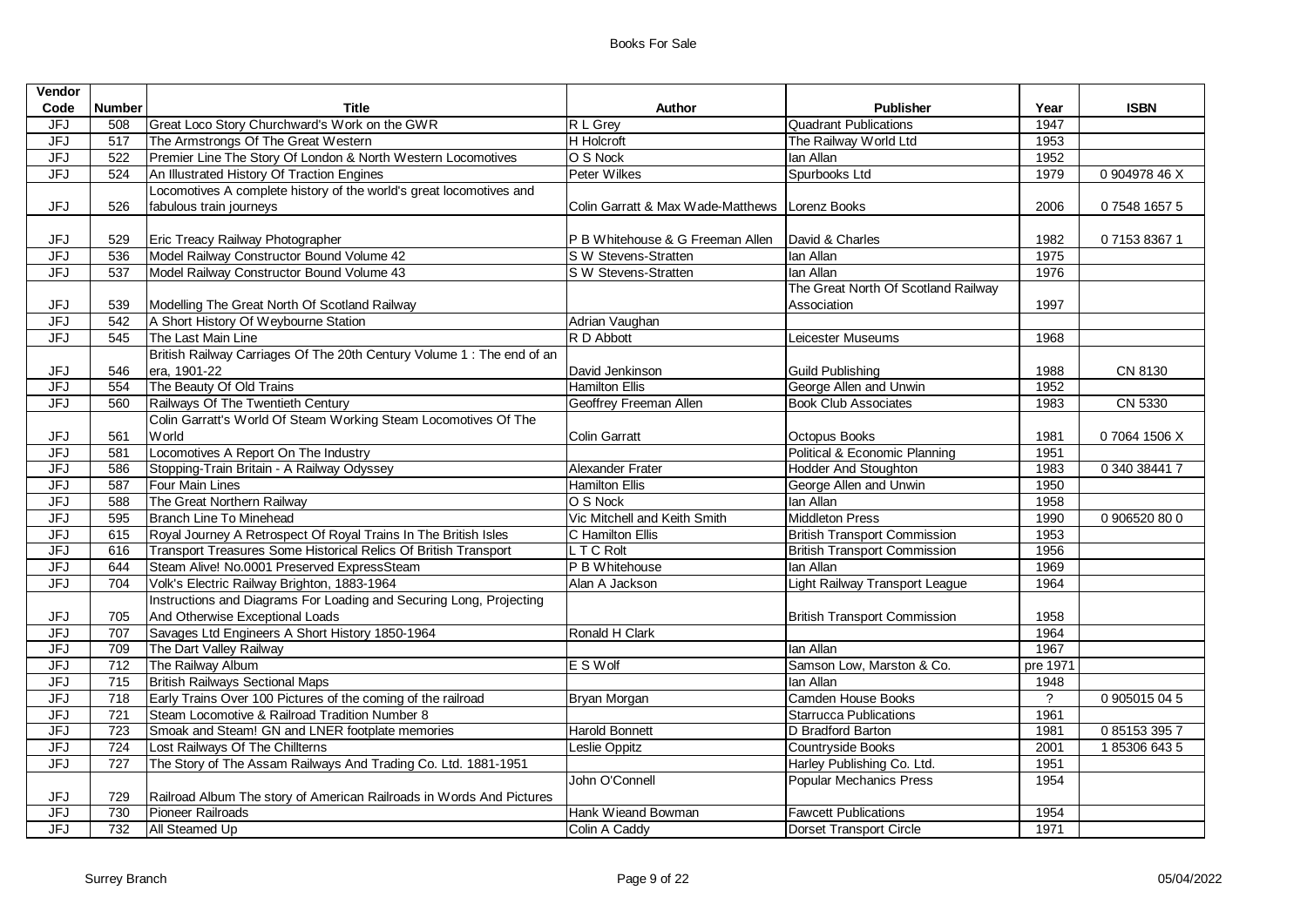| Vendor                   |                  |                                                                                            |                               |                                      |       |                   |
|--------------------------|------------------|--------------------------------------------------------------------------------------------|-------------------------------|--------------------------------------|-------|-------------------|
| Code                     | <b>Number</b>    | Title                                                                                      | <b>Author</b>                 | <b>Publisher</b>                     | Year  | <b>ISBN</b>       |
| JFJ                      | 738              | Steam Preservation Showland Album Part Two Modern Times                                    | Christopher Hall              | East Anglia Traction Engine Club     | 1964  |                   |
|                          |                  | The Fens and West Norfolk Selected Places of Interest incorporating a                      | Trevor A Bevis                | <b>Trevor A Bevis</b>                | 1969  |                   |
| JFJ                      | 740              | History of Wisbech Castles                                                                 |                               |                                      |       |                   |
| <b>JFJ</b>               | 743              | Rail Photos 1 The State Takes Over                                                         | E Wilkinson                   | <b>LCGB</b>                          |       |                   |
| <b>JFJ</b>               | 744              | The Story of 828                                                                           | John Thomas                   | David & Charles                      |       |                   |
| <b>JFJ</b>               | 746              | <b>Transporter Bridges</b>                                                                 | N N Forbes                    | Light Railway Transport League       |       | 900433 34 5       |
| <b>JFJ</b>               | 748              | Over A Century Of Progress on Railways In Britain                                          |                               | <b>CCW Productions</b>               |       |                   |
| <b>JFJ</b>               | 750              | Transport History Volume 3 Number 3                                                        |                               | David & Charles                      | 1970  |                   |
| <b>JFJ</b>               | 752              | The Marshalling Yard Summer 1979                                                           |                               | <b>EM Gauge Society</b>              | 1979  |                   |
|                          |                  |                                                                                            |                               | Western Australian Government        |       |                   |
| JFJ                      | 753              | A Brief History of the Western Australian Government Railways                              |                               | Railways                             | c1968 |                   |
| JFJ                      | 757              | The Marshalling Yard Autum 1976                                                            |                               | <b>EM Gauge Society</b>              | 1976  |                   |
| <b>JFJ</b>               | 759              | Electrification Exhibition Willesden 14th October 1967                                     |                               | BR (LMR)                             | 1967  |                   |
| <b>JFJ</b>               | 760              | Modern Tramway and Light Rail Review May 1965                                              |                               | lan Allan                            | 1965  |                   |
| <b>JFJ</b>               | 765              | Rolling Stock in TT-3                                                                      | <b>Edward Beal</b>            | Peco Publications                    | 1961  |                   |
| <b>JFJ</b>               | 774              | British Locomotives 1825-1960                                                              |                               | <b>Percival Marshall</b>             |       |                   |
| JFJ                      | 777              | Trains Album No.5 Scottish And London Midland Regions                                      |                               | lan Allan                            |       |                   |
| <b>JFJ</b>               | 779              | Trains Album No.8 Southern Region                                                          |                               | lan Allan                            |       |                   |
| <b>JFJ</b>               | 780              | Trains Album No.9 London Midland Region                                                    |                               | lan Allan                            |       |                   |
| <b>JFJ</b>               | 784              | Famous Railway Engines of the World                                                        |                               | Percival Marshall                    |       |                   |
| <b>JFJ</b>               | 785              | My Best Railway Photographs No.3 G.W. & Southern                                           | <b>Maurice Earley</b>         | lan Allan                            | 1946  |                   |
| <b>JFJ</b>               | 786              | My Best Railway Photographs No.9                                                           | R H Kindig                    | lan Allan                            | 1948  |                   |
| <b>JFJ</b>               | 787              | My Best Railway Photographs No.11                                                          | P Ransome Wallis              | lan Allan                            | 1948  |                   |
| <b>JFJ</b>               | 789              | My Best Railway Photographs No.14                                                          | H Gordon Tidey                | lan Allan                            | 1949  |                   |
|                          |                  | abc British Railways Locomotives Pt. 2 10000-39999 Steam Locomotives A F Cook & O J Morris |                               | lan Allan                            | 1949  |                   |
|                          |                  | Southern Region, Diesel & Electric Locomotives All Regions                                 |                               |                                      |       |                   |
| JFJ                      | 805              |                                                                                            |                               |                                      |       |                   |
| <b>JFJ</b>               | DVD <sub>1</sub> | Steam The Power and the Glory                                                              |                               | <b>Atlas Editions</b>                | 2005  | <b>DVD</b>        |
| JL                       | 3                | British Steam 1948-1968                                                                    | Keith Langston                | Mortons Media Group                  | 2008  | 978 1 906167 08 0 |
| JL                       | $\overline{4}$   | British Railways in Peace & War                                                            |                               | <b>British Railways Press Office</b> | 1944  |                   |
| JL                       | 12               | The Story Of British Railways                                                              | <b>Barrington Tatford</b>     | Sampson Low, Marston & Co            | 1945  |                   |
| JL                       | 14               | The Railway Journeys Of My Childhood                                                       | <b>Brigadier John Faviell</b> | Pan Books Ltd                        | 1983  | 0 330 28179 8     |
| JL                       | 16               | Stopping-Train Britain - A Railway Odyssey                                                 | Alexander Frater              | <b>Book Club Associates</b>          | 1983  |                   |
| $\overline{\mathsf{JL}}$ | 45               | British Locomotives Of The 20th Century Vol 1 1900-1930                                    | O S Nock                      | <b>Guild Publishing</b>              | 1985  |                   |
| JL                       | 46               | British Locomotives Of The 20th Century Volume 2 1930-1960                                 | O S Nock                      | <b>Guild Publishing</b>              | 1985  |                   |
|                          |                  | British Locomotives Of The 20th Century Volume 3 1960 - the present                        |                               |                                      |       |                   |
| JL                       | 47               | day                                                                                        | O S Nock                      | Patrick Stephens Ltd                 | 1985  | 0850596815        |
| JL                       | 52               | The Great Eastern Railway                                                                  | Cecil J Allen                 | lan Allan                            | 1955  |                   |
| JL                       | 54               | The Midland Railway                                                                        | C Hamilton Ellis              | lan Allan                            | 1953  |                   |
| JL                       | 57               | The Steel Highway Part I - Railway Planning & Making                                       | Cecil J Allen                 | Longmans, Green And Co               | 1928  |                   |
| JL                       | 59               | Locomotive Practice & Performance In The 20th Century                                      | Cecil J Allen                 | W Heffer & Sons Ltd                  | 1949  |                   |
| JL                       | 61               | The Railway Magazine Vol. IV January to June 1899 (Broken cover)                           |                               | The Railway Magazine                 | 1899  |                   |
| <b>JWR</b>               | $\overline{26}$  | A History of the LNER 1 The First Years, 1923-33                                           | Michael R Bonavia             | George Allen & Unwin                 | 1990  |                   |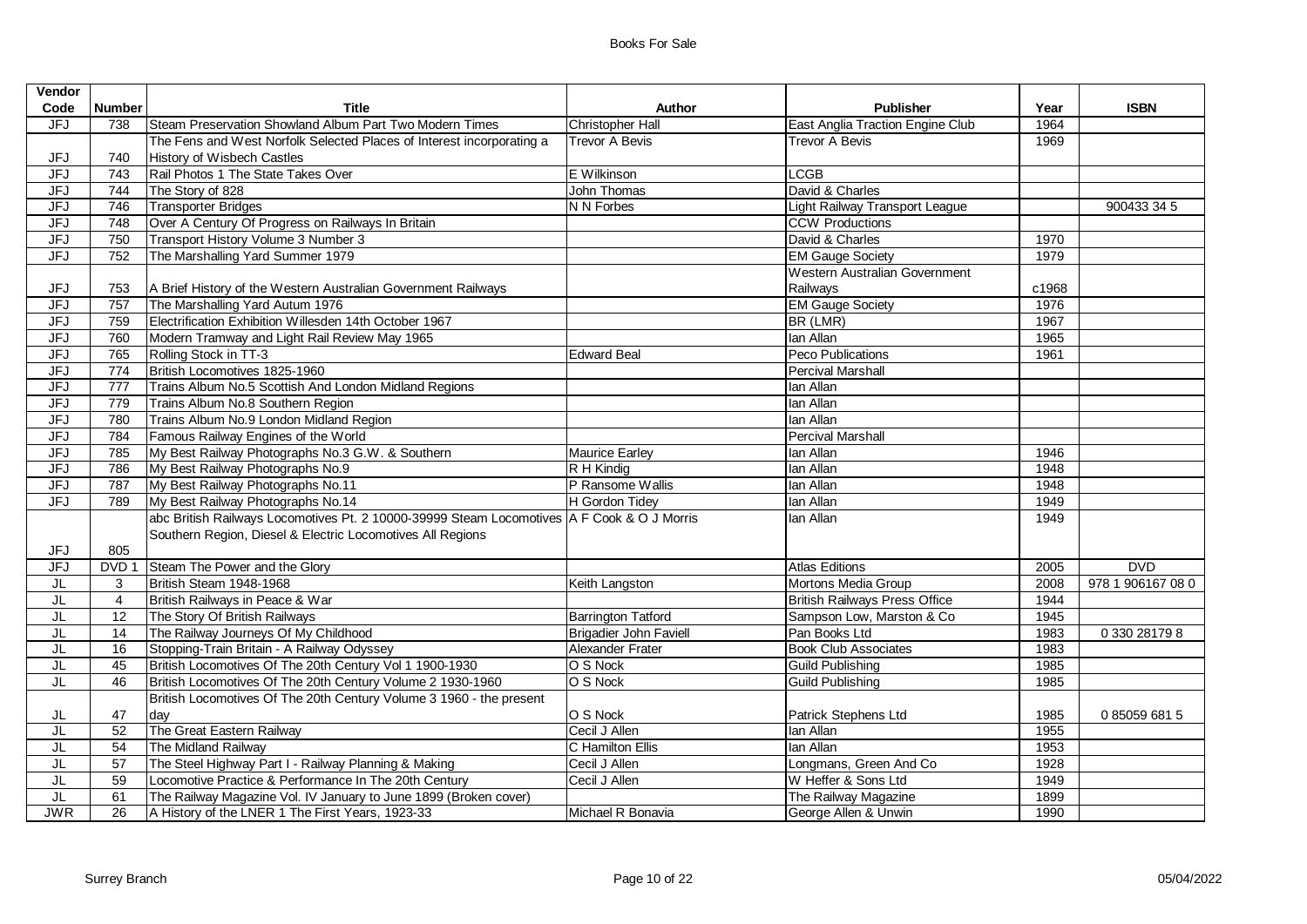| Vendor          |                  |                                                                        |                                |                                |      |                   |
|-----------------|------------------|------------------------------------------------------------------------|--------------------------------|--------------------------------|------|-------------------|
| Code            | <b>Number</b>    | <b>Title</b>                                                           | Author                         | <b>Publisher</b>               | Year | <b>ISBN</b>       |
|                 |                  | British Steam Railways A History of Steam Locomotives - 1800 To The    |                                |                                |      |                   |
| <b>JWR</b>      | 34               | <b>Present Day</b>                                                     | David Ross                     | Parragon                       | 2003 | 1 40541 643 2     |
| <b>JWR</b>      | 36               | The Observer's Directory of British Steam Locomotives                  | H C Casserley                  | Frederick Warne                | 1980 | 0723224137        |
| <b>JWR</b>      | $\overline{37}$  | <b>Extraordinary Railway Journeys</b>                                  | Tom Savio & Anthony Lambert    | New Holland                    | 2004 | 1843305976        |
| <b>MVA</b>      | $\overline{273}$ | Locomotives of Cambrian, Barry & Rhymney Railways                      | M C V Allchin                  | Railway Hobbies                | 1943 |                   |
| <b>MVA</b>      | 319              | Locomotives of Cambrian, Barry & Rhymney Railways                      | M C V Allchin                  | Railway Hobbies                | 1943 |                   |
| <b>MVA</b>      | 410              | Locomotives of Cambrian, Barry & Rhymney Railways                      | M C V Allchin                  | Railway Hobbies                | 1943 |                   |
| <b>MVA</b>      | 411              | Locomotives of Cambrian, Barry & Rhymney Railways                      | M C V Allchin                  | Railway Hobbies                | 1943 |                   |
| <b>MVA</b>      | 413              | Locomotives of Cambrian, Barry & Rhymney Railways                      | M C V Allchin                  | Railway Hobbies                | 1943 |                   |
| <b>MVA</b>      | 414              | Locomotives of Cambrian, Barry & Rhymney Railways                      | M C V Allchin                  | Railway Hobbies                | 1943 |                   |
| <b>MVA</b>      | 417              | The Duplicate Locomotives of the LSWR                                  | M C V Allchin                  | Railway Hobbies                | 1922 |                   |
| $\overline{PB}$ | 3                | More Steam Up! A Railwayman Remembers                                  | Frank Ferneyhough              | Robert Hale                    | 1986 | 0709027409        |
| PB              | $\overline{4}$   | <b>Eric Treacy</b>                                                     | John Peart-Binns               | lan Allan                      | 1980 | 0711010390        |
| PB              | 5                | The Millennium Guide To trams In The British Isles                     | David Voice                    | Adam Gordon                    | 1999 | 1874422249        |
| PB              | 8                | London's Disused Underground Stations                                  | J E Connor                     | <b>Capital Transport</b>       | 2001 | 185414250X        |
| PB              | 11               | The Talyllyn Railway in Colour                                         | R J Morland                    | R J Morland                    | 2005 | 0954989309        |
| PB              | 12               | Triumph & Beyond The ECML 1939-1959 Part 1                             | <b>B</b> W L Brooksbank        | <b>Challenger Publications</b> | 1997 | 1899624 21 X      |
| PB              | 13               | Firing Days Final Reminiscences of a Great Western Fireman             | Harold Gasson                  | <b>OPC</b>                     | 1978 | 0 902888 250      |
|                 |                  |                                                                        |                                |                                |      |                   |
| <b>PB</b>       | 14               | Footplate Days More Reminiscences of a Great Western Railwayman        | Harold Gasson                  | OPC                            | 1978 | 0 902888 51 X     |
| PB              | 15               | Nostalgic Days Further Reminiscences of a Great Western Fireman        | Harold Gasson                  | <b>OPC</b>                     | 1980 | 0860930793        |
| PB              | 16               | Steam Engines at Bressingham                                           | Alan Bloom                     | Faber and Faber                | 1976 | 0 571 10867 9     |
| PB              | 17               | The Caledonian Railway                                                 | O S Nock                       | lan Allan                      | 1973 | 0711004080        |
| $\overline{PB}$ | 18               | Footplate Over The Mendips                                             | Peter Smith                    | OPC                            | 1978 | 0 86093 022 X     |
| PB              | 19               | The Country Railway                                                    | David St. John Thomas          | Penguin                        | 1979 | 0 14 00.4827 8    |
| <b>PB</b>       | 20               | Panniers And Prairies More memories of a Western Region fireman        | <b>Tony Barfield</b>           | D Bradford Barton              | 1981 | 0851533949        |
|                 |                  |                                                                        |                                |                                |      |                   |
| <b>PB</b>       | 21               | Signalling Days Final Reminiscences of a Great Western Railwayman      | Harold Gasson                  | OPC                            | 1981 | 0860931188        |
|                 |                  | Don't Knock The Southern Recollections of the Sr from the 1920s to the |                                |                                |      |                   |
| PB              | 22               | present day                                                            | George Behrend                 | Midland Publishing Ltd         | 1993 | 1857800036        |
| <b>PB</b>       | 23               | Taking The Train Railway Travel in Victorian Times                     | Phillipa Bignell               | <b>HMSO</b>                    | 1978 | 0 11 290262 6     |
|                 |                  | Steam The Grand Finale A 40th anniversary Tribute to the final men and |                                |                                |      |                   |
| PB              | 25               | machines                                                               | Alan Castle                    | Mortons Media                  | 2008 | 978 1 906167 10 3 |
| PB              | 26               | The Station Now Standing                                               | <b>Bill Pertwee</b>            | Hodder & Stoughton             | 1991 | 0 340 54685 9     |
| $\overline{PB}$ | $\overline{28}$  | Glory of Steam                                                         | <b>Eric Treacy</b>             | lan Allan                      | 1981 | 0711011710        |
| PB              | 29               | Awdry's Steam Railways                                                 | <b>Christopher Awdry</b>       | Index                          | 1995 |                   |
| PB              | 30               | 150 Years Of British Railways                                          | <b>Martin Hedges</b>           | Hamlyn                         | 1980 | 0 600 37655 9     |
| PB              | 31               | Railway Relics And Regalia                                             | P B Whitehouse                 | Hamlyn                         | 1975 | 0 600 37572 2     |
| $\overline{PB}$ | 32               | The Forth Bridge A Picture History                                     | Sheila Mackay                  | Moubray House Publishing       | 1990 | 0 948473 134      |
| PB              | 33               | Railway Moods The Severn Valley Railway                                | Mike Heath                     | Halsgrove                      | 2005 | 1841144444        |
| PB              | 34               | Southern Steam in the South and West                                   | Mike Arlett & David Lockett    | OPC                            | 1992 | 978 0 86093 497 4 |
| PB              | 35               | Railfestv 2004 Official Souvenir Programme                             | <b>Tony Streeter</b>           | Emap Active                    | 2004 |                   |
|                 |                  |                                                                        | David St John Thomas & Patrick |                                |      |                   |
| <b>PB</b>       | 36               | The Great Days of the Express Trains                                   | <b>Whitehouse</b>              | David & Charles                | 1990 | 0715394142        |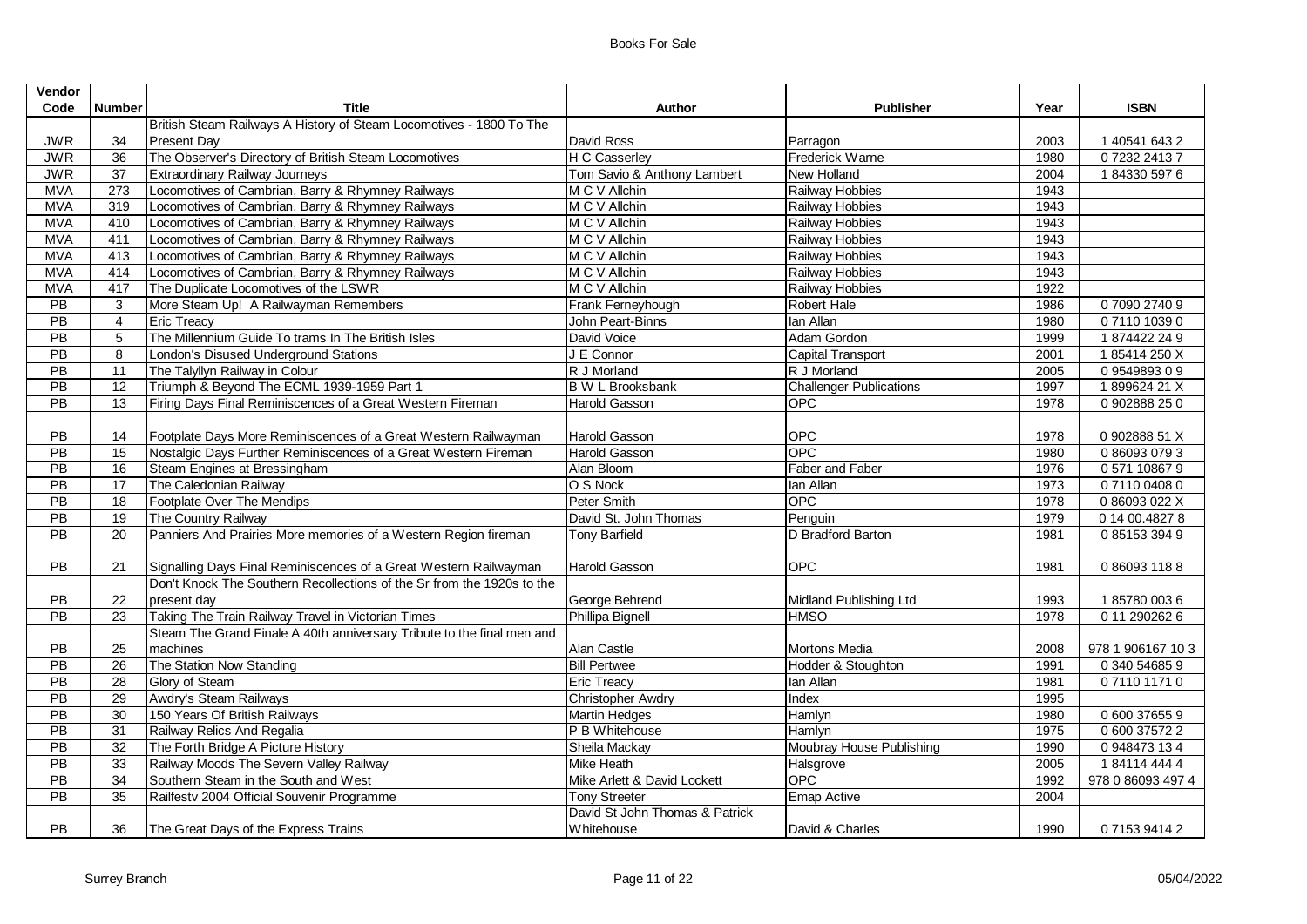| <b>Vendor</b>   |                 |                                                                                   |                                     |                                     |      |                   |
|-----------------|-----------------|-----------------------------------------------------------------------------------|-------------------------------------|-------------------------------------|------|-------------------|
| Code            | <b>Number</b>   | <b>Title</b>                                                                      | <b>Author</b>                       | <b>Publisher</b>                    | Year | <b>ISBN</b>       |
|                 |                 |                                                                                   | David St John Thomas & Patrick      |                                     |      |                   |
| PB              | 37              | The Great Days of the Country Railway                                             | Whitehouse                          | David & Charles                     | 1986 | 0715387758        |
| $\overline{PB}$ | $\overline{38}$ | Preserved Steam Trains Of Britain                                                 | W A Sharman                         | Milepost Publishing                 | 1996 | 1 900193 45 0     |
| PB              | 39              | The Railroad Station                                                              | Carroll L V Meeks                   | Castle Books                        | 1978 | 0 300 00764 7     |
| $\overline{PB}$ | 40              | The Royal train The Inside Story                                                  | <b>Brian Hoey</b>                   | Haynes Publishing                   | 2008 | 978 1 84425 556 6 |
|                 |                 |                                                                                   | Patrick Whitehouse & David St. John |                                     |      |                   |
| <b>PB</b>       | 41              | <b>Great Western Railway</b>                                                      | Thomas                              | <b>Greenwich Editions</b>           | 1995 | 0 86288 066 1     |
| $\overline{PB}$ | 42              | Mallard How The 'Blue Streak' Broke The World Speed Record                        | Don Hale                            | Aurum                               | 2008 | 978 1 84513 345 0 |
| PB              | 44              | Mendips Engineman                                                                 | P W Smith                           | <b>OPC</b>                          | 1972 | 902888 587        |
| $\overline{PB}$ | 45              | Southern Locoman                                                                  | George Hollands                     | D Bradford Barton                   |      | 0 85153 422 8     |
| PB              | 47              | The Arthurs, Nelsons and Schools of The Southern                                  | S C Townroe                         | lan Allan                           | 1973 | 071100434X        |
|                 |                 |                                                                                   |                                     |                                     |      |                   |
| PB.             | 48              | GWR Rules & Regulations For The Guidance Of The Officers And Men                  |                                     | lan Allan                           | 1993 | 0711022593        |
| PB              | 49              | The Great Railway Quiz                                                            | <b>Christopher Hughes</b>           | David & Charles                     | 1984 | 0715385968        |
| $\overline{PB}$ | 50              | The Kyle Line An illustrated history and guide                                    | Tom Weir                            | <b>Famedram Publishers</b>          | 1971 |                   |
| PB              | $\overline{51}$ | The Highland Line                                                                 | Tom Weir                            | <b>Famedram Publishers</b>          |      |                   |
| PB              | 52              | Steam Lines Railway Poems from the steam age on                                   | William McLagan                     | <b>Famedram Publishers</b>          | 1973 |                   |
| PB              | 53              | <b>BREL Doncaster Works</b>                                                       |                                     | <b>BREL</b>                         | 1980 |                   |
| PB              | 54              | Moors Line No 49                                                                  |                                     | <b>NYMR</b>                         | 1978 |                   |
| PB              | 55              | Railway Adventures in Wales 1960-1964                                             | Peter Barnfield                     | Peter Barnfield                     | 1996 |                   |
| PB              | 56              | The Highland Railway                                                              | O S Nock                            | lan Allan                           | 1973 | 0711004099        |
| PB              | $\overline{57}$ | <b>Preserved Locomotives</b>                                                      | H C Casserley                       | lan Allan                           | 1980 | 0711009910        |
| PB              | 59              | On The Footplate memories of a GWR engineman                                      | John Drayton                        | D Bradford Barton                   | 1976 |                   |
| PB              | 60              | Elephants on the Line Tales of a Cumbrian Railwayman (1947-95)                    | John Alan Cottam                    | <b>Helm Press</b>                   | 1999 | 0953183610        |
| PB              | 61              | Lost Railways Of East Anglia                                                      | Leslie Oppitz                       | Countryside Books                   | 2000 | 1853065951        |
|                 |                 | The Railways oF Northumberland And Newcastle Upon Tyne 1828 --                    |                                     |                                     |      |                   |
| PB              | 62              | 1998                                                                              | James A Wells                       | Powdene Publicity Ltd               | 1998 | 0 9520226 2 1     |
| PB              | 63              | Masterpieces in Steam                                                             | Colin D Garratt                     | <b>Blandford Press</b>              | 1973 | 0713706376        |
| PB              | 64              | The Railways of Britain                                                           | O S Nock                            | <b>B T Batsford</b>                 | 1962 |                   |
| $\overline{PB}$ | 65              | When There Was Steam memories of a Western Region fireman                         | <b>Tony Barfield</b>                | D Bradford Barton                   | 1976 | 0851532268        |
|                 |                 |                                                                                   |                                     |                                     |      |                   |
| <b>PB</b>       | 66              | Smoke and Steam footplate memories of the GN and LNER in the 1920s Harold Bonnett |                                     | D Bradford Barton                   | 1981 | 0851533957        |
| PB              | 67              | Steam Was My Calling                                                              | E S Beavor                          | lan Allan                           | 1974 | 0711004919        |
| PB              | 69              | From Shedmaster to the Railway Inspectorate                                       | Christian H. Hewison                | David & Charles                     | 1981 | 0715380745        |
| PB              | 70              | <b>British Pacific Locomotives</b>                                                | Cecil J. Allen                      | lan Allan                           | 1975 | 0711002614        |
| PB              | 71              | Bill Hoole Engineman Extraordinary                                                | P W B Semmens                       | lan Allan                           | 1974 | 0711005567        |
| $\overline{PB}$ | 74              | A Breath Of Steam Volume 1                                                        | W G F Thorley                       | lan Allan                           | 1975 | 0711005893        |
| PB              | 75              | <b>Historic Railway Disasters</b>                                                 | O S Nock                            | lan Allan                           | 1983 | 071100109X        |
| PB              | 77              | Thirty Years At Bricklayers Arms Southern Steam from the footplate                | Michael Jackman                     | David & Charles                     | 1976 | 071537176X        |
| PB              | 79              | 60 Years Of West Coast Express Running                                            | O S Nock                            | lan Allan                           | 1976 | 0711006180        |
| PB              | 80              | William Stanier A Biography                                                       | O S Nock                            | lan Allan                           | 1964 | 0711005907        |
| $\overline{PB}$ | 83              | Chewedlaa Ffestiniog Fables                                                       | Peter Jarvis                        | <b>Ffestiniog Railway Company</b>   | 1994 | 0 901848 08 5     |
| PB              | 84              | The Pictorial Encyclopedia of Railways                                            | C Hamilton Ellis                    | Hamlyn                              | 1981 |                   |
| $\overline{PB}$ | 85              | Handbook for Railway Steam Locomotive Enginemen                                   |                                     | <b>British Transport Commission</b> | 1957 |                   |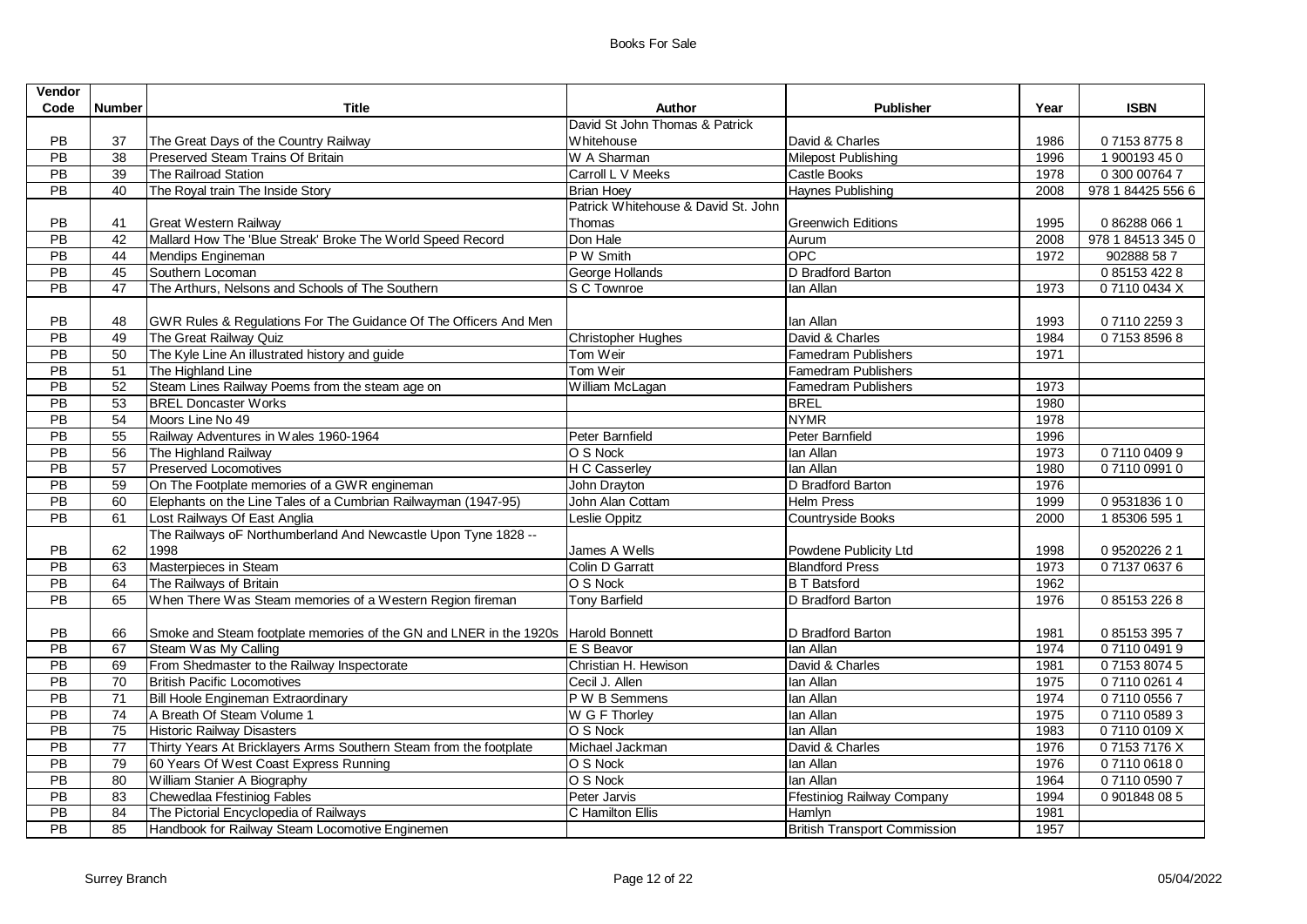| Vendor          |                   |                                                                         |                                 |                                     |      |                   |
|-----------------|-------------------|-------------------------------------------------------------------------|---------------------------------|-------------------------------------|------|-------------------|
| Code            | <b>Number</b>     | <b>Title</b>                                                            | <b>Author</b>                   | <b>Publisher</b>                    | Year | <b>ISBN</b>       |
| $\overline{PB}$ | 86                | British Rail Diesel Traction - Manual for Enginemen                     |                                 | <b>British Transport Commission</b> | 1962 |                   |
| PB              | 88                | On and Off the Rails The life of a Westmorland Railwayman               | Len Clark                       | <b>Helm Press</b>                   | 2003 | 0954049748        |
| PB              | 89                | British Railways Past and Present No 31 North West Scotland             | Keith Sanders & Douglas Hodkins | Past & Present Publishing           | 2005 | 1858950902        |
| PB              | 91                | British Railways in Colour Volume 7 Steam For Sale                      | Alan Earnshaw                   | Nostalgia Road Publications         | 2004 | 1 903016 48 7     |
| $\overline{PB}$ | $\overline{94}$   | The Last Steam Locomotives Of British Railways                          | P Ransome-Wallis                | lan Allan                           | 1966 | 0711004757        |
| PB              | 95                | <b>Royal Trains</b>                                                     | Patrick Kingston                | David & Charles                     | 1985 | 0715385941        |
| PB              | 96                | Discovering Britain's Lost Railways                                     | Paul Atterbury                  | AA                                  | 1999 | 0749510455        |
| PB              | 97                | Discovering Britain's Lost Railways                                     | Paul Atterbury                  | AA                                  | 2000 | 0749510455        |
| PB              | 98                | Life Along The Line Railways And People                                 | Paul Atterbury                  | David & Charles                     | 2010 | 978 0 7153 3628 2 |
| PB              | 100               | Tickets Please A Nostalgia Journey Through Railway Station Life         | Paul Atterbury                  | David & Charles                     | 2009 | 978 0 7153 2876 7 |
| $\overline{PB}$ | 102               | Railway World Annual 1983                                               | <b>Michael Harris</b>           | lan Allan                           | 1982 | 0711012342        |
|                 |                   | All Steamed Up A record of Forty-Four Years Service in Motive Power     |                                 |                                     |      |                   |
| PB              | 103               | Depots of the LMSR                                                      | Campbell Highet                 | OPC                                 | 1975 | 0 902888 26 9     |
|                 |                   | Once Upon a Line Volume One Reminiscences of the Isle of Wight          |                                 |                                     |      |                   |
| PB              | 104               | Railways                                                                | <b>Andrew Britton</b>           | OPC                                 | 1983 | 0 86093 277 X     |
| $\overline{PB}$ | 105               | The National Railway Collection                                         |                                 | Collins                             | 1988 | 0 00 218215 7     |
| $\overline{PB}$ | 106               | Blowing Off Steam Tales of an LMS fireman, 1941-54                      | Jack Backen                     | Silver Link Publishing Ltd          | 1995 | 1857940032        |
| PB              | 107               | Thompson & Peppercorn Locomotive Engineers                              | H C B Rogers                    | lan Allan                           | 1979 | 0711009104        |
| PB              | 110               | North Eastern Steam Steam Portfolios 5                                  | Maurice Johnson                 | lan Allan                           | 1989 | 0711018693        |
| $\overline{PB}$ | 111               | <b>Driven By Steam</b>                                                  | lan Allan                       | lan Allan                           | 1992 | 071102118X        |
| PB              | 113               | From The Footplate Cambrian Coast Express                               | Stephen Austin                  | lan Allan                           | 1992 | 0711020353        |
| PB              | $\frac{114}{114}$ | Underground Railways of The World                                       | O S Nock                        | A & C Black                         | 1973 | 0 7136 1304 1     |
| PB              | $\frac{115}{115}$ | <b>Tramcar Treasury</b>                                                 | Dennis Gill                     | George Allen & Unwin                | 1963 |                   |
| PB              | 116               | Country Railways                                                        | Paul Atterbury & Ian Burgum     | Weidenfeld & Nicholson              | 1996 | 1857999193        |
| PB              | 118               | The Gresley Pacifics Omnibus edition combining parts 1 & 2              | O S Nock                        | David & Charles                     | 1982 | 0715383884        |
|                 |                   | Rocket 150 Official Handbook 150th Anniversary of the Liverpool &       |                                 |                                     |      |                   |
| PB              | 119               | Manchester Railway                                                      | <b>BRLMR</b>                    | Avon Anglia                         | 1980 | 0 905466 276      |
| $\overline{PB}$ | 120               | Along Lost Lines                                                        | Paul Atterbury                  | David & Charles                     | 2007 | 171532568X        |
|                 |                   |                                                                         | David St John Thomas & Patrick  |                                     |      |                   |
| <b>PB</b>       | 121               | BR in the Eighties                                                      | Whitehouse                      | David & Charles                     | 1990 | 0715398547        |
|                 |                   |                                                                         | David St John Thomas & Patrick  |                                     |      |                   |
| PB              | 122               | SR150 A Century and a half of The Southern Railway                      | Whitehouse                      | David & Charles                     | 2002 | 0715313762        |
| <b>PB</b>       | 123               | Along Country Lines Exporing The Rural Railways Of Yesterday            | Paul Atterbury                  | David & Charles                     | 2009 | 0715322028        |
|                 |                   | The Branch Line Age the minor railways of the British Isles in memoriam |                                 |                                     |      |                   |
| PM              | $\overline{1}$    | and retrospect                                                          | C J Gammell                     | Moorland Publishing Co              | 1976 | 0 903485 38 9     |
| <b>PM</b>       | 5                 | The Settle & Carlisle Route                                             | <b>Michael Harris</b>           | lan Allan                           | 1985 | 0711014485        |
| <b>PM</b>       | 6                 | Metro Memories A Pictorial History of Metro-Land                        | Dennis Edwards & Ron Pigram     | Midas Books                         | 1977 | 085936058X        |
| PM              | $\overline{7}$    | London Commuter Lines Volume 1 : Main lines north of the Thames         | Frank Hornby                    | Silver Link Publishing              | 1999 | 1857941152        |
| <b>PM</b>       | 8                 | The Country Railway                                                     | David St John Thomas            | <b>Book Club Associates</b>         | 1978 |                   |
| <b>PM</b>       | 13                | A History of the LMS 3 The War Years and Nationalisation 1939-48        | O S Nock                        | <b>Guild Publishing</b>             | 1985 |                   |
| <b>PM</b>       | 14                | The Birmingham Gloucester Line                                          | Colin Maggs                     | Line One Publishing                 | 1986 | 0 907036 10 4     |
| <b>PM</b>       | 15                | A History of the LMS 2 The Age of the Streamliners 1934-39              | Michael R Bonavia               | <b>Guild Publishing</b>             | 1985 |                   |
| <b>PM</b>       | 16                | The British 4-6-0                                                       | John F Clay                     | New English Library                 | 1977 |                   |
| PM              | 17                | Great Train Disasters The World's Worst Railway Accidents               | Geoffrey Kichenside             | Parragon                            | 1997 | 0752522299        |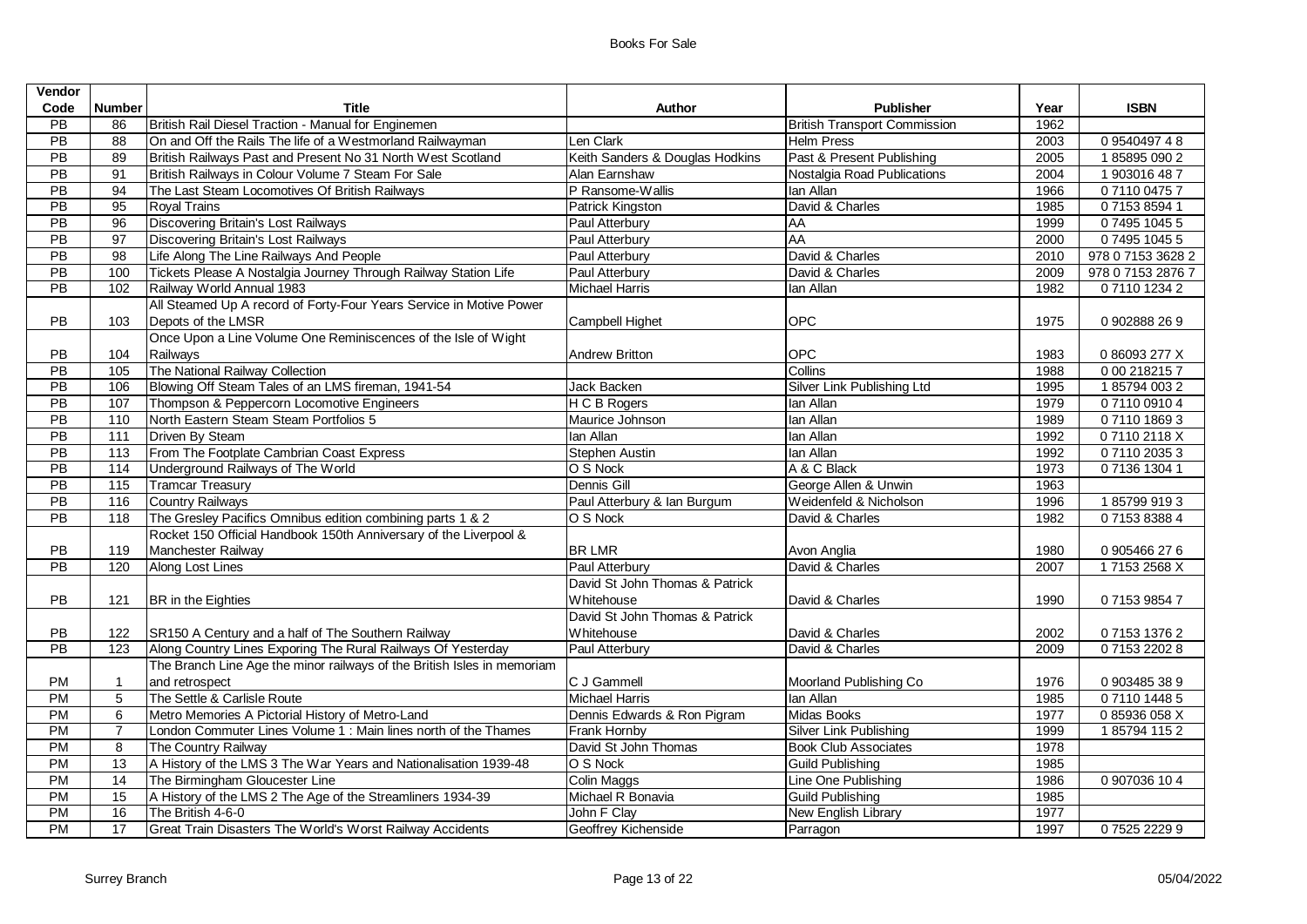| <b>Vendor</b> |                |                                                                                               |                                 |                                     |       |                   |
|---------------|----------------|-----------------------------------------------------------------------------------------------|---------------------------------|-------------------------------------|-------|-------------------|
| Code          | <b>Number</b>  | <b>Title</b>                                                                                  | Author                          | <b>Publisher</b>                    | Year  | <b>ISBN</b>       |
| RG            | 48             | Railways Round Exmoor                                                                         | Robin Madge                     | The Exmoor Press                    | 1975  | 0 900131 187      |
| RG            | 49             | Railways Volume XIII January to December 1952                                                 | K G Mansell                     |                                     | 1952  |                   |
| RG            | 50             | The Railway Magazine Vol 130 January - December 1984                                          | John Slater                     | <b>Transport Press</b>              | 1984  |                   |
|               |                | The Final Link A Pictorial History of the Great Western and Great Central                     |                                 |                                     |       |                   |
| <b>RH</b>     | 547            | Joint Line                                                                                    | Dennis Edwards & Ron Pigram     | <b>Bloomsbury Books</b>             | 1982  | 1870630017        |
| RH            | 571            | Devon And Cornwall Railways In Old Photographs                                                | Kevin Robertson                 | Alan Sutton Publishing              | 1997  | 0862996678        |
| <b>RH</b>     | 577            | More Tails Of The Old Railwaymen                                                              | Tom Quinn                       | <b>Aurum Press</b>                  | 2002  | 185410862X        |
|               |                | The Illustrated History of British Steam Railways The Legacy Of The                           |                                 |                                     |       |                   |
| RH            | 578            | Steam Locomotive                                                                              | David Ross                      | Parragon                            | 2010  | 978 1 4454 0885 9 |
| RH            | 581            | Railways Around EXMOOR                                                                        | Riobin Madge                    | The Exmoor Press                    | 1971  | 900131 01 2       |
| <b>RH</b>     | 582            | The Great Central Then And Now                                                                | <b>Mac Hawkins</b>              | David & Charles                     | 1991  | 071539326X        |
| RH            | 584            | <b>BR</b> Steam Surrender                                                                     | <b>Roger Siviter</b>            | Kingfisher Productions              | 1988  | 0946184399        |
| RH            | 585            | Steaming through Britain A History Of The Nation's Railways                                   | Chris Ellis & Greg Morse        | Conway                              | 2010  | 978 1 84486 121 7 |
| RH            | 586            | Steam All The Way                                                                             | <b>Nigel Harris</b>             | <b>Silver Link Publishing Ltd</b>   | 1988  | 0947971149        |
| RH            | 588            | The Big Four Remembered                                                                       | J S Whiteley & G W Morrison     | Promotional Reprint Co              | 1996  | 1856481794        |
| <b>RH</b>     | 589            | Along Country Lines Exporing The Rural Railways Of Yesterday                                  | Paul Atterbury                  | David & Charles                     | 2009  | 0715322028        |
| <b>RJE</b>    | $\overline{4}$ | The Bisley Camp Branch Line                                                                   | Peter A Harding & John M Clarke | Peter A Harding                     | 1986  | 0 9509414 2 5     |
| <b>SUR</b>    | 730            | The Southern Railway                                                                          | R W Kidner                      | The Oakwood Press                   | 1958  |                   |
| <b>SUR</b>    | 916            | Famous Railways Of The World                                                                  | B G Wilson & J R Day            | Frederick Muller Ltd.               | 1957  |                   |
| <b>SUR</b>    | 1019           | Royal Journey A Retrospective of Royal Trains in the British Isles                            | C Hamilton Ellis                | <b>British Transport Commission</b> | 1953  |                   |
|               |                | You Can't Take The Steam Out Of Me Recollections of a West Country                            |                                 |                                     |       |                   |
| <b>SUR</b>    | 1059           | footplate man in the days of steam                                                            | <b>Colin Robins</b>             | Colin Robins                        | 2010  |                   |
| <b>SUR</b>    | 1078           | Trams and Buses around Blackpool                                                              | Steve Palmer & Brian Turner     | Palmer & Turner                     | 1982  | 0950011347        |
| <b>SUR</b>    | 1257           | Mendips Engineman                                                                             | P W Smith                       | <b>OPC</b>                          | 1972  | 902888 58 7       |
|               |                | Standard Gauge Great Western 4-4-0s Part 2 'Counties' To The Close                            |                                 |                                     |       |                   |
| <b>SUR</b>    | 1347           | 1904-1961                                                                                     | O S Nock                        | David & Charles                     | 1978  | 0715376845        |
| <b>SUR</b>    | 1389           | An Illustrated History Of Signalling                                                          | Michael A Vanns                 | lan Allan                           | 1997  | 0711025517        |
| <b>SUR</b>    | 1540           | An Illustrated History of Great Northern Railway Signalling                                   | Michael A Vanns                 | OPC                                 | 2000  | 0860935450        |
| <b>SUR</b>    | 1554           | Crewe To Carlisle                                                                             | <b>Brian Reed</b>               | lan Allan                           | 1969  | 7110 0057 3       |
| SUR           | 1555           | Sidney Weighell On The Rails                                                                  | Sidney Weighell                 | <b>Orbis Publishing</b>             | 1983  | 0856135593        |
| <b>SUR</b>    | 1569           | West Of England                                                                               | Colin Maggs                     | Sutton Publishing                   | 1998  | 0750916184        |
| <b>SUR</b>    | 1575           | Design for Steam 1830-1960                                                                    | Brian Haresnape                 | <b>Book Club Associates</b>         | 1981  | CN 1983           |
| <b>SUR</b>    | 1579           | <b>Discovering Britain's Lost Railways</b>                                                    | Paul Atterbury                  | AA                                  | 1995  | 074952264X        |
| <b>SUR</b>    | 1580           | The Steel Highway Part 1 Railway Planning & Making                                            | Cecil J Allen                   | Longmans, Green And Co.             | 1928  |                   |
| <b>SUR</b>    | 1581           | The Steel Highway Part 1 Trains & Their Control                                               | Cecil J Allen                   | Longmans, Green And Co.             | 1928  |                   |
| <b>SUR</b>    | 1597           | London Midland Steam In The Peak District                                                     | J R Hillier                     | D Bradford Barton                   |       |                   |
| <b>SUR</b>    | 1611           | Depot Directory Pocket Book                                                                   |                                 | Platform 5 Publishing               | 1978  |                   |
| <b>SUR</b>    | 1612           | Steam Yacht Gondola                                                                           |                                 | The National Trust                  | 1993  |                   |
| <b>SUR</b>    | 1616           | The Fairbourne Railway                                                                        |                                 |                                     | c1970 |                   |
| <b>SUR</b>    | 1617           | Wilts & Dorset Fleet Handbook                                                                 |                                 |                                     | 1995  |                   |
| <b>SUR</b>    | 1621           | Transport Treasures Some Historical Relics Of British Transport                               |                                 | <b>British Transport Commission</b> | 1956  |                   |
| <b>SUR</b>    | 1623           | Shieldhall a guide and history                                                                | Nigel V Robinson                | Solent Steam Packet Ltd             | 1988  |                   |
|               |                |                                                                                               |                                 |                                     |       |                   |
| <b>SUR</b>    |                | 1624   Popular Carriage Two Centuries Of Carriage Design For Road And Rail   C Hamilton Ellis |                                 | <b>British Transport Commission</b> | 1954  |                   |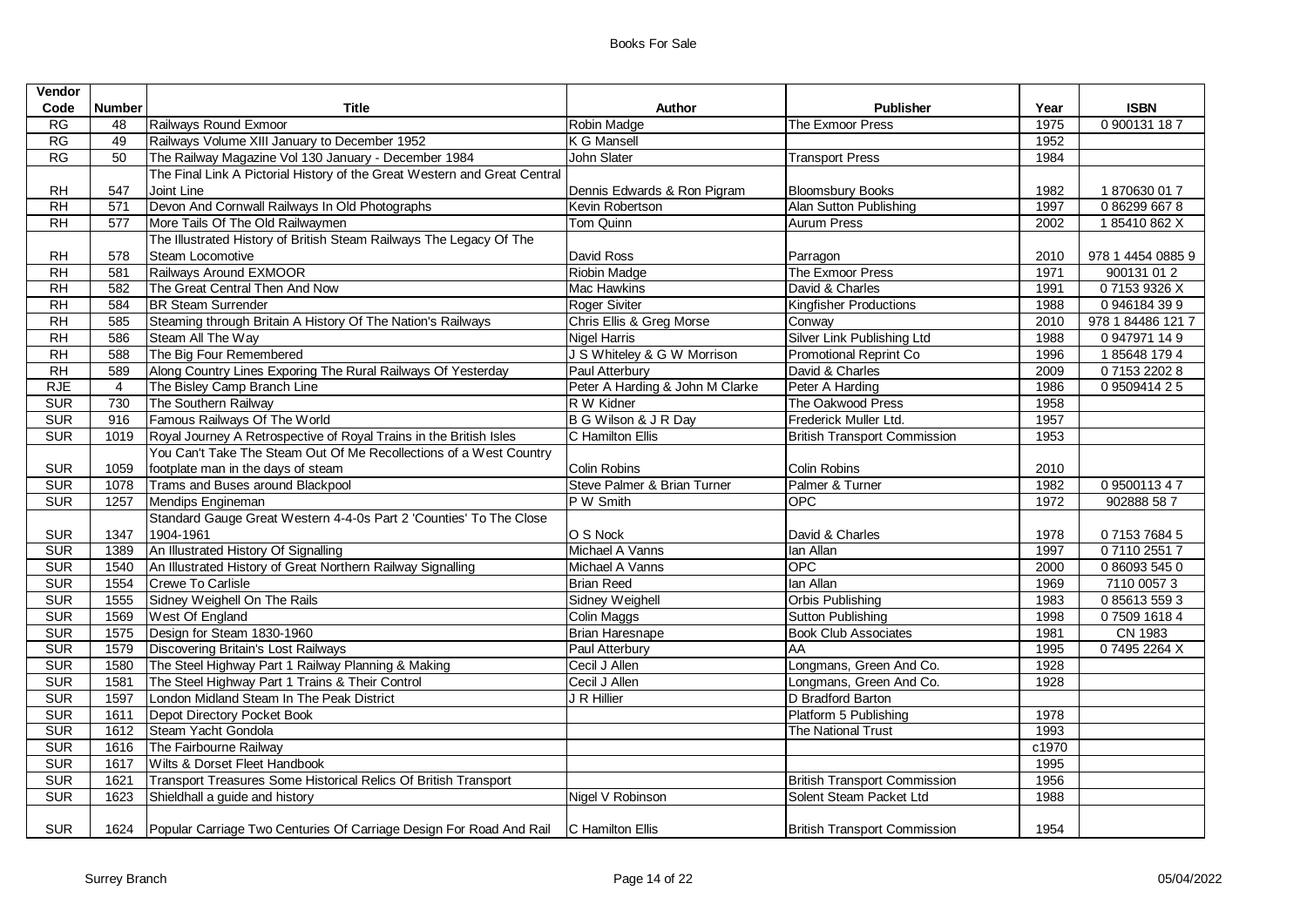| <b>ISBN</b>       |
|-------------------|
|                   |
|                   |
|                   |
|                   |
|                   |
|                   |
|                   |
|                   |
|                   |
|                   |
|                   |
|                   |
|                   |
|                   |
| 978 1 870354 95 9 |
|                   |
|                   |
|                   |
|                   |
|                   |
|                   |
|                   |
|                   |
|                   |
|                   |
|                   |
|                   |
| 978 0 9576788 4 2 |
| 0711011702        |
| 978 0 00 739476 0 |
| 978 1 47384913 6  |
| 978 1 906780 49 4 |
| 1844514609        |
| 7110 0124 3       |
| 7110 0125 1       |
| 0 907853 53 6     |
| 978 0 7153 2568 1 |
| 978 0 7153 2414 1 |
| 1861263457        |
| 9997 9999 1       |
|                   |
|                   |
|                   |
| 1851702091        |
|                   |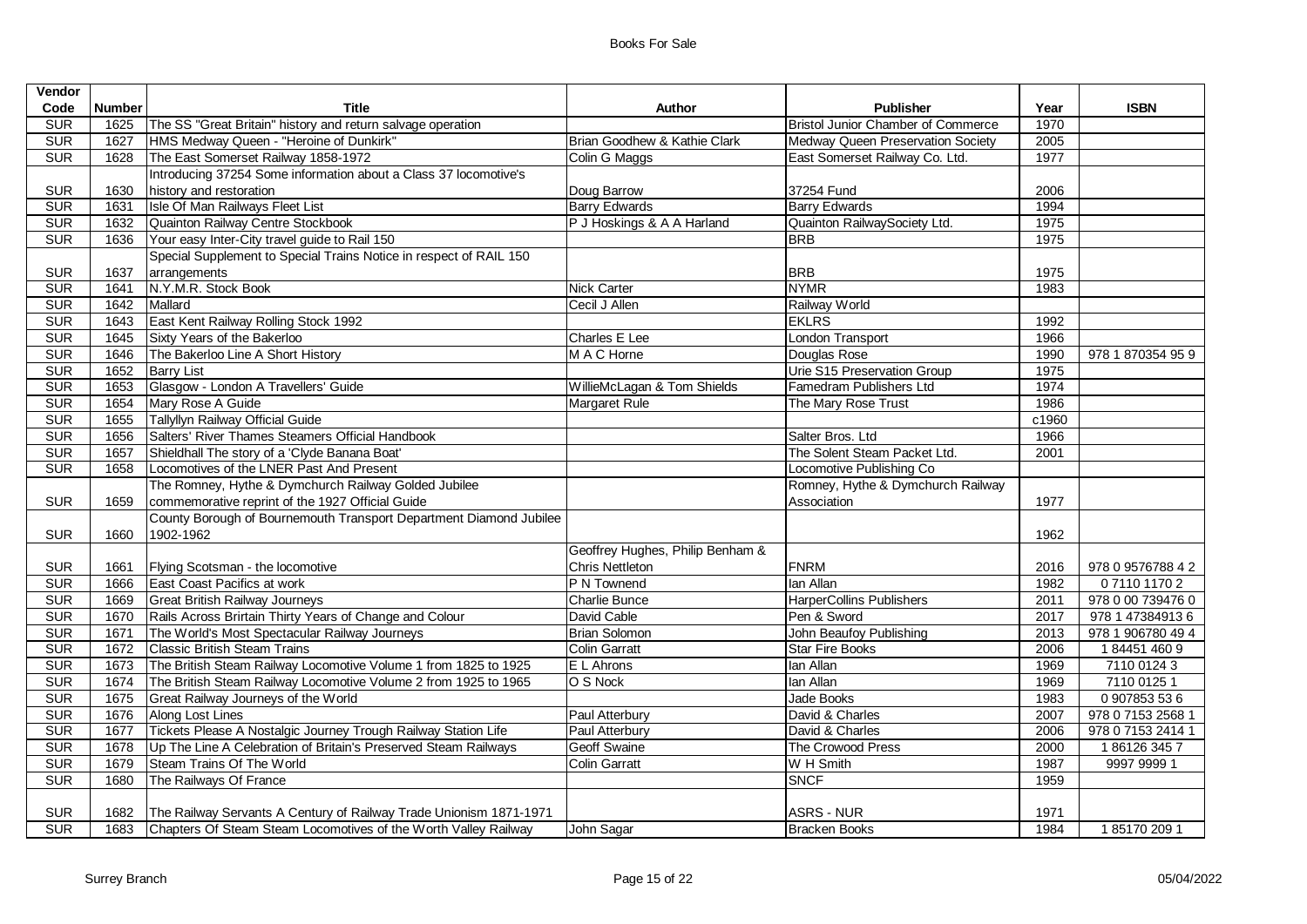| Vendor     |                |                                                                           |                                 |                                         |      |                   |
|------------|----------------|---------------------------------------------------------------------------|---------------------------------|-----------------------------------------|------|-------------------|
| Code       | <b>Number</b>  | Title                                                                     | Author                          | <b>Publisher</b>                        | Year | <b>ISBN</b>       |
| <b>SUR</b> | 1684           | Covering My Tracks Recollections Of The End Of Steam                      | Robert Adley                    | Patrick Stephens Ltd                    | 1988 | 0850598826        |
| <b>SUR</b> | 1685           | <b>Great Little Railways</b>                                              | Various                         | BBC.                                    | 1984 | 0 563 20211 4     |
|            |                |                                                                           |                                 |                                         |      |                   |
| <b>SUR</b> | 1686           | The Train Now Departing Personal Memories of the last days of steam       |                                 | <b>Guild Publishing</b>                 | 1988 | CN2842            |
|            |                | Steam Around Nuneaton A Pictorial Reminiscence Of The Final 15 Years      |                                 |                                         |      |                   |
| <b>SUR</b> | 1687           | Of Steam Operation                                                        | Keith Robey & Raymond J Green   | <b>Midland Counties Publications</b>    | 1981 | 0 904597 36 9     |
| <b>SUR</b> | 1689           | Fire & Steam How The Railways Transformed Britain                         | Christian Wolmar                | <b>Atlantic Books</b>                   | 2007 | 978 1 84354 630 6 |
| <b>SUR</b> | 1691           | A Book Of Railway Journeys                                                | Ludovic Kennedy                 | Rawson, Wade Publishers Inc             | 1980 | 0892561351        |
| <b>SUR</b> | 1692           | The Guinness Book of Rail Facts and Feats                                 | <b>John Marshall</b>            | <b>Guinness Superlatives</b>            | 1971 | 900424 08 7       |
| <b>SUR</b> | 1694           | English Electric Traction Album                                           | John Glover                     | lan Allan                               | 1981 | 0711010595        |
| SUR        | 1695           | abc Eddie Stobart                                                         | Alan Millar                     | lan Allan                               | 2001 | 0711026408        |
| <b>SUR</b> | 1696           | <b>Walking Old Railways</b>                                               | <b>Christopher Somerville</b>   | David & Charles                         | 1979 | 0715376810        |
| <b>SUR</b> | 1697           | <b>Walking West Country Railways</b>                                      | <b>Christopher Somerville</b>   | David & Charles                         | 1982 | 0715381431        |
| <b>SUR</b> | 1698           | British Rail Through The Seasons                                          | John Chalcraft                  | Peter Watts Publishing                  | 1983 | 0 906025 35 4     |
| <b>SUR</b> | 1699           | Locomotives in Detail 3: Gresley 4-6-2 A4 Class                           | David Clarke                    | lan Allan                               | 2005 | 0711030855        |
|            |                |                                                                           |                                 |                                         |      |                   |
| <b>SUR</b> |                | 1700 Solid State Interlocking                                             | D H Stratton                    | Institution of Railway Signal Engineers | 1988 |                   |
| <b>SUR</b> | 1702           | History of Britain's Railways From 1600 To The Present Day                | Julian Holland                  | Times Books                             | 2015 | 978 0 00 795001 0 |
|            |                | Mapping the Railways The journey of Britain's railways through maps       |                                 |                                         |      |                   |
| <b>SUR</b> | 1703           | from 1819 to the present day                                              | Julian Holland and David Spaven | <b>Times Books</b>                      | 2012 | 978 0 00 743599 9 |
| <b>SUR</b> |                | DVD12 Trains of Yesteryear                                                |                                 | Yesteryear                              |      | <b>DVD</b>        |
| <b>SUR</b> |                | DVD15 Steam Engines Of Southern Railways                                  |                                 | Delta Leisure                           | 2009 | <b>DVD</b>        |
| <b>SUR</b> |                | DVD16 The Worlds Greatest Railway Journeys Brazil, Cuba, Mexico           |                                 | Musicbank Ltd                           | 2005 | <b>DVD</b>        |
| <b>SUR</b> |                | DVD19 The Worlds Greatest Railway Journeys Tunisia & Israel               |                                 | Musicbank Ltd                           | 2005 | <b>DVD</b>        |
| <b>SUR</b> |                | DVD20 The Worlds Greatest Railway Journeys Denmark & Sweden               |                                 | Musicbank Ltd                           | 2005 | <b>DVD</b>        |
| <b>SUR</b> |                | DVD28 Steam Engines Of British Railways                                   |                                 | Delta Leisure                           | 2009 | <b>DVD</b>        |
| <b>SUR</b> |                | DVD44 Great British Steam Trains                                          |                                 | Go Entertainment                        | 2011 | <b>DVD</b>        |
|            |                | The Golden Age of Steam A celebration of the locomotive from 1830 to      |                                 |                                         |      |                   |
| TC         | 66             | 1950                                                                      | <b>Colin Garratt</b>            | Hermes House                            | 2008 | 1840385898        |
| <b>TW</b>  | $\overline{7}$ | The Bishop's Stortford Dunmow & Braintree Branch                          | P Paye                          | OPC                                     | 1981 | 86093 142 0       |
| <b>TW</b>  | 8              | <b>Surrey Railways Remembered</b>                                         | Leslie Oppitz                   | Countryside                             | 1988 | 1853060054        |
| <b>TW</b>  | 17             | The Banbury and Cheltenham Railway 1887-1962                              | J H Russell                     | OPC                                     | 1984 | 0 902888 45 5     |
|            |                |                                                                           |                                 |                                         |      |                   |
| <b>TW</b>  | 29             | The Railway-Lover's Companion                                             | Bryan Morgan                    | Eyre And Spottiswoode (Publishers) Ltd  | 1963 |                   |
| <b>WMB</b> | 71             | Locomotives Stock Book 1963 with supplements                              | Roger B Wood                    | <b>RCTS</b>                             | 1983 | 0 901115 59 2     |
|            |                | The Illustrated History of British Steam Railways The legacy of the steam |                                 |                                         |      |                   |
| <b>WMB</b> | 146            | locomotive                                                                | David Ross                      | Marks & Spencer                         | 2004 | 978 1 84461 145 4 |
| <b>WMB</b> | 237            | The Four Great Railways                                                   | Michael R Bonavia               | David & Charles                         | 1980 | 0715378422        |
|            |                | A History of Steam Locomotives - 1800 To The Present Day British          |                                 |                                         |      |                   |
| <b>WMB</b> | 254            | <b>Steam Railways</b>                                                     | David Ross                      | Parragon                                | 2005 | 1 40545 488 1     |
| <b>WMB</b> | 265            | Rhythms of Steam Images of the steam-age railway                          | <b>Roger Siviter</b>            | Silver Link Publishing                  | 2000 | 1857941403        |
| <b>WMB</b> | 269            | In Search of Steam 1962-68                                                | <b>Robert Adley</b>             | <b>Blandford Press</b>                  | 1983 | 0713710918        |
| <b>WMB</b> | 300            | <b>Steam Railways</b>                                                     | C Hamilton Ellis                | Eyre Methuen                            | 1975 | 04133300001       |
| <b>WMB</b> | 320            | Yesterday's Railways                                                      | Peter Herring                   | David & Charles                         | 2002 | 0715313878        |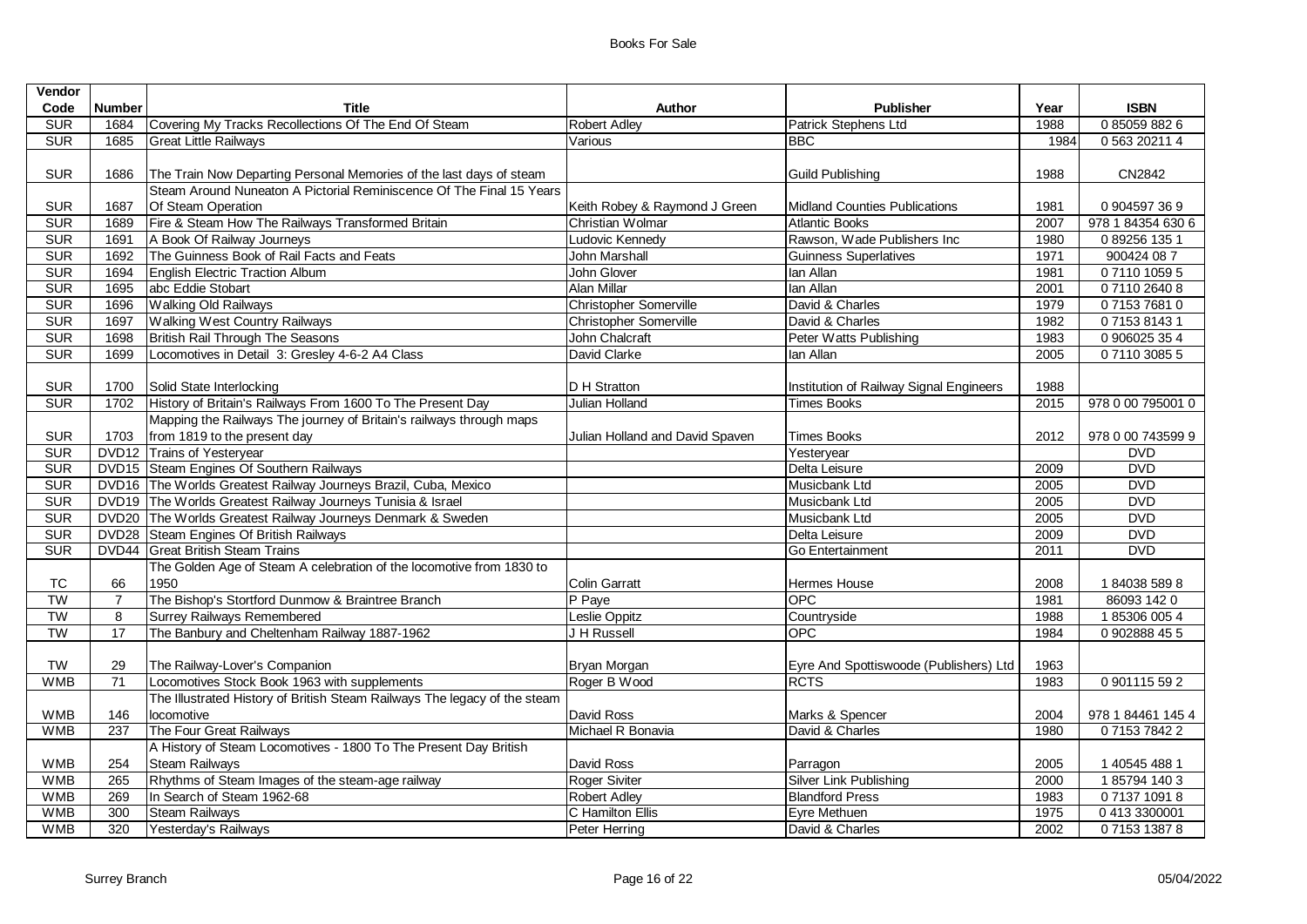| Vendor     |                 |                                                                                     |                                |                                   |      |                   |
|------------|-----------------|-------------------------------------------------------------------------------------|--------------------------------|-----------------------------------|------|-------------------|
| Code       | <b>Number</b>   | Title                                                                               | Author                         | <b>Publisher</b>                  | Year | <b>ISBN</b>       |
| <b>WMB</b> | 384             | The Settle to Carlisle A Tribute                                                    | Roger Siviter                  | <b>Bloomsbury Books</b>           | 1984 | 1870630262        |
| <b>WMB</b> | 417             | Memories Of Steam Reliving The Golden Age Of Britain's Railways                     | Tom Quinn                      | David & Charles                   | 2008 | 07155 2956 1      |
|            |                 | British Steam Railways A History of Steam Locomotives - 1800 To The                 |                                |                                   |      |                   |
| <b>WMB</b> | 435             | <b>Present Day</b>                                                                  | David Ross                     | Parragon                          | 2002 | 075258 1554       |
| <b>WMB</b> | 463             | Railway Design Since 1830 Volume 2 1914-1969                                        | Brian Haresnape                | lan Allan                         | 1969 | 7110 0072 7       |
| <b>WMB</b> | 464             | Design For Steam 1830-1960                                                          | Brian Haresnape                | lan Allan                         | 1981 | 0711010811        |
| <b>WMB</b> | 488             | Railway Design Since 1830 Volume 1 1830-1914                                        | <b>Brian Haresnape</b>         | lan Allan                         | 1968 | 7110 0029 8       |
| <b>WMB</b> | 526             | On Southern Metals                                                                  | Les Elsey                      | OPC                               | 1984 | 086093215X        |
| <b>WMB</b> | 552             | Wheels                                                                              | <b>Robert Adley</b>            | <b>Guild Publishing</b>           | 1987 |                   |
| <b>WMB</b> | 561             | Countdown to 1968 The Decline and Fall of Steam                                     | <b>Robert Adley</b>            | <b>OPC</b>                        | 1993 | 0 86093 492 6     |
| <b>WMB</b> | 580             | Railways of the Twentieth Century                                                   | Geoffrey Freeman Allen         | Winchmore Publishing              | 1983 | 0283 98769 3      |
|            |                 | Full Steam Ahead For The Railways Of Central & Eastern England 2010-                |                                |                                   |      |                   |
| <b>WMB</b> | 612             | 2012                                                                                | John Robinson                  | <b>Marksman Publications</b>      | 2010 | 978 1 86223 195 5 |
|            |                 | Full Steam Ahead For The Railways Of Central & Eastern England 2010-                |                                |                                   |      |                   |
| <b>WMB</b> | 613             | 2012                                                                                | John Robinson                  | <b>Marksman Publications</b>      | 2010 | 978 1 86223 195 5 |
|            |                 | Full Steam Ahead For The Railways Of Central & Eastern England 2010-                |                                |                                   |      |                   |
| <b>WMB</b> | 614             | 2012                                                                                | John Robinson                  | <b>Marksman Publications</b>      | 2010 | 978 1 86223 195 5 |
|            |                 | Full Steam Ahead For The Railways Of Central & Eastern England 2010-                |                                |                                   |      |                   |
| <b>WMB</b> | 615             | 2012                                                                                | John Robinson                  | <b>Marksman Publications</b>      | 2010 | 978 1 86223 195 5 |
|            |                 | Still Steaming A Guide To Britain's Standard Gauge Steam Railways                   |                                |                                   |      |                   |
| <b>WMB</b> | 617             | 2008/2009                                                                           | John Robinson                  | <b>Marksman Publications</b>      | 2008 | 978 1 86223 164 1 |
| <b>WMB</b> | 624             | Chapters Of Steam Steam Locomotives of the Worth Valley Railway                     | John Sugar                     | Kingfisher Railway Productions    | 1984 | 0946184119        |
| <b>WMB</b> | 632             | The Romance of Metro Land                                                           | Dennis Edwards & Ron Pigram    | <b>Baton Transport</b>            | 1983 | 085936061X        |
| <b>WMB</b> | 667             | History Of The Great Western Railway 1 Consolidation 1923-29                        | Peter Semmens                  | <b>Guild Publishing</b>           | 1988 |                   |
| <b>WMB</b> | 668             | History Of The Great Western Railway 2 The Thirties 1930-39                         | Peter Semmens                  | <b>Guild Publishing</b>           | 1988 |                   |
|            |                 | History Of The Great Western Railway 3 Watrime And The Final Years                  |                                |                                   |      |                   |
| <b>WMB</b> | 669             | 1939-48                                                                             | Peter Semmens                  | <b>Guild Publishing</b>           | 1988 |                   |
|            |                 | The Royal Road and Western Handbook Combined Commemorative                          |                                |                                   |      |                   |
| <b>WMB</b> | 672             | Volume                                                                              |                                | <b>British Rail Publications</b>  | 1985 | 0 905466 71 3     |
|            |                 |                                                                                     |                                |                                   |      |                   |
| <b>WMB</b> | 678             | The Train Now Departing Personal memories of the last days of steam                 |                                | <b>BBC</b>                        | 1988 | 0 563 20696 9     |
| <b>WMB</b> | 681             | Castles & Kings At Work                                                             | Michael Rutherford             | <b>Book Club Associates</b>       | 1986 |                   |
| <b>WMB</b> | 685             | <b>Classic Trains</b>                                                               | Nicholas Faith                 | Boxtree                           | 1997 | 0752211609        |
| <b>WMB</b> | 687             | British Steam Past & Present Patriot - Royal Scot - Tornado                         | Keith Langston                 | Mortons Media Group               | 2009 | 978 1 906167 18 9 |
| <b>WMB</b> | 688             | Lure of Steam                                                                       | <b>Eric Treacy</b>             | Fraser Stewart Book Wholesale Ltd | 1995 | 1856482057        |
| <b>WMB</b> | 692             | The Somerset and Dorset In the Fifties Volume Two 1955-1959                         | <b>Ivo Peters</b>              | <b>OPC</b>                        | 1981 | 86093 103 X       |
|            |                 |                                                                                     |                                |                                   |      |                   |
| <b>WMB</b> | 703             | The Train Now Departing Personal memories of the last days of steam                 |                                | <b>BBC</b>                        | 1988 | 0 563 20696 9     |
|            |                 | Portraits of 'Western' 4-6-0s Saints Stars Castles Kings Halls Granges              |                                |                                   |      |                   |
| <b>WMB</b> | 707             | <b>Manors Counties</b>                                                              | Bryan Holden & Kenneth H Leech | Moorland Publishing Co            | 1983 | 0 86190 075 8     |
| <b>WMB</b> | 708             | Marshall's Book Of Railways Pictures and articles covering the world                | C E Waller                     | <b>Percival Marshall</b>          | 1961 |                   |
| <b>WMB</b> | $\frac{1}{711}$ | <b>Sussex Railways Remembered</b>                                                   | <b>Leslie Oppitz</b>           | Countryside Books                 | 1987 | 0 905392 99 X     |
|            |                 |                                                                                     |                                |                                   |      |                   |
| <b>WMB</b> | 712             | Off The Rails A Detailed Account Of Railway Accidents And Derailments   Bill Bishop |                                | <b>Bracken Books</b>              | 1988 | 1851702083        |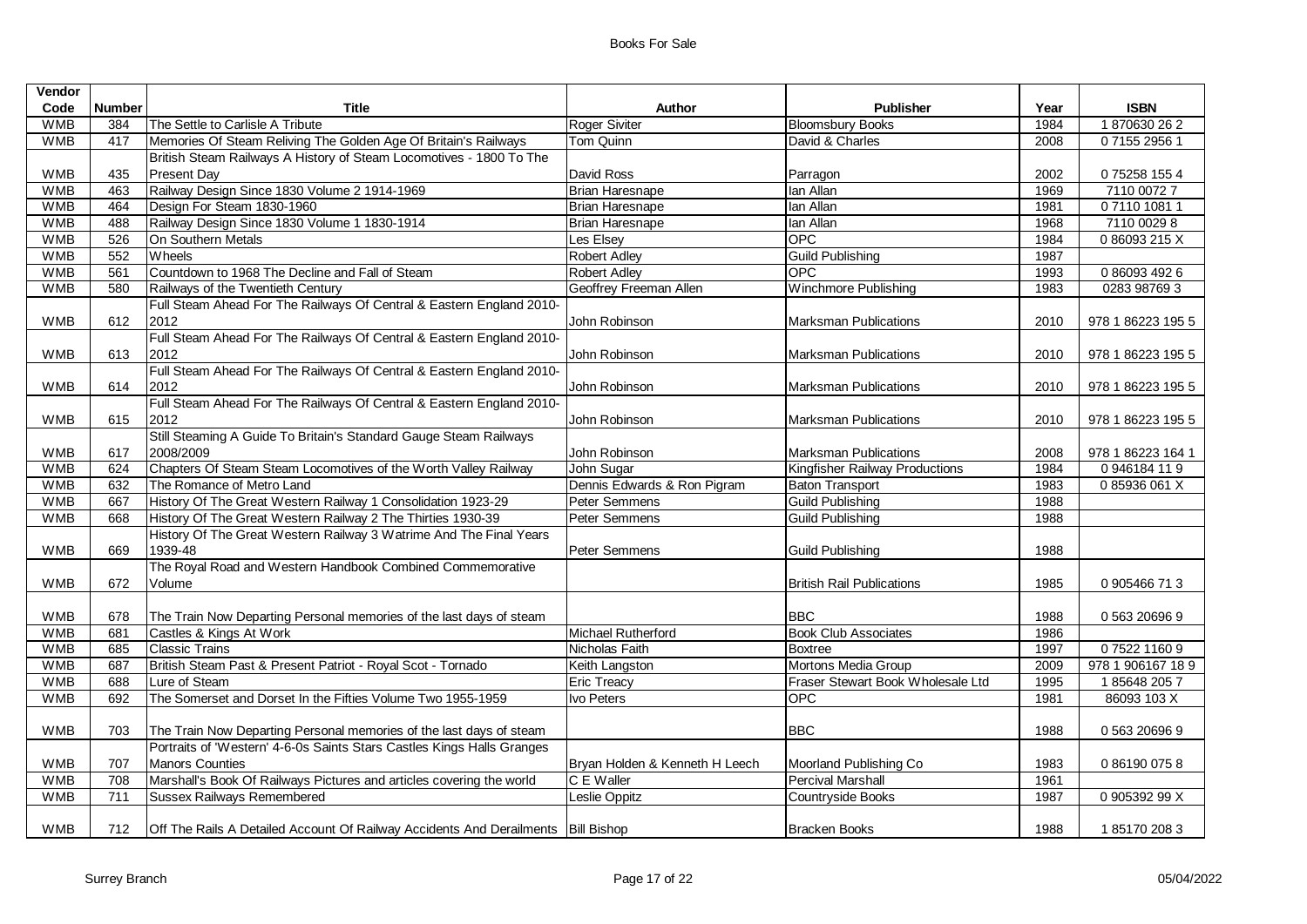| Vendor     |               |                                                                      |                                  |                                     |      |                   |
|------------|---------------|----------------------------------------------------------------------|----------------------------------|-------------------------------------|------|-------------------|
| Code       | <b>Number</b> | Title                                                                | Author                           | <b>Publisher</b>                    | Year | <b>ISBN</b>       |
| <b>WMB</b> | 736           | Locomotives at the Grouping 3 - LMS                                  | H C Casserley & S W Johnston     | lan Allan                           | 1966 |                   |
| <b>WMB</b> | 745           | Scenes from a Signal Box A social History of Britain's Railways      |                                  | David & Charles                     | 2001 | 0715311840        |
|            |               | Locomotives of the L.N.E.R. Part 3A Tender Engines - Classes C1 To   |                                  |                                     |      |                   |
| <b>WMB</b> | 749           | C <sub>11</sub>                                                      |                                  | <b>RCTS</b>                         | 1979 | 0 901115 45 2     |
|            |               |                                                                      |                                  |                                     |      |                   |
| <b>WMB</b> | 754           | Locomotives of the L.N.E.R. Part 9A Tank Engines - Classes L1 To N19 |                                  | <b>RCTS</b>                         | 1991 | 0 901115 40 1     |
| <b>WMB</b> | 755           | Locomotives of the LNER Part 9B Tank Engines - Classes Q1 to Z5      |                                  | <b>RCTS</b>                         | 1977 | 0 901115 41 X     |
| <b>WMB</b> | 761           | The Classic Steam Collection                                         | Les Nixon                        | Silver Link Publishing              | 1992 | 0 947971 66 1     |
| <b>WMB</b> | 764           | The History Of Trains                                                | <b>Colin Garratt</b>             | <b>Chancellor Press</b>             | 2002 | 075370630X        |
|            |               | Farewell To Trains A Lifetime's Journey Along Britain's Changing     |                                  |                                     |      |                   |
| <b>WMB</b> | 772           | Railways                                                             | David St John Thomas             | Frances Lincoln Ltd                 | 2013 | 978 0 7112 3407 9 |
| <b>WMB</b> | 775           | Railways Of The Severn Valley                                        | Michael Hale                     | <b>Michael Hale</b>                 | 1973 | 0 9501951 2X      |
|            |               |                                                                      |                                  |                                     |      |                   |
|            |               | Locomotive Practice And Performance Highlights from the celebrated   |                                  |                                     |      |                   |
| <b>WMB</b> | 781           | Railway Magazine articles Volume 1: The age of steam, 1959-68        | O S Nock                         | Patrick Stephens Ltd                | 1989 | 1852601590        |
| <b>WMB</b> | 782           | Steam from the Footplate                                             | Colin G Maggs                    | <b>Sutton Publishing</b>            | 1999 | 1840151870        |
|            |               | The Locomotives of the Great Western Railway Part 8 Modern           |                                  |                                     |      |                   |
| <b>WMB</b> | 789           | Passenger Classes                                                    |                                  | <b>RCTS</b>                         | 1960 |                   |
| <b>WMB</b> | 797           | One Hundred Years Of Locomotive & Rolling Stock Engineering          | Allan C Barker                   | Institution of Mechanical Engineers | 2011 |                   |
| <b>WMB</b> | 799           | Great Western Stean at its Zenith                                    | <b>Brian Stephenson</b>          | lan Allan                           | 1985 | 0711014884        |
| <b>WMB</b> | 800           | Steam All The Way                                                    | <b>Nigel Harris</b>              | Silver Link Publishing              | 1987 | 0947971149        |
| <b>WMB</b> | 802           | <b>Steam Trains</b>                                                  | Paul Price                       | <b>Albany Books</b>                 | 1978 |                   |
| <b>WMB</b> | 804           | Portrait Of Steam                                                    | <b>Eric Treacy</b>               | Promotional Reprint Co              | 1991 | 1856480100        |
|            |               | Great British Locomotives the National Railway Museum Locomotives in |                                  |                                     |      |                   |
| <b>WMB</b> | 806           | Action                                                               | Micheal Blakemore & David Mosley | lan Allan                           | 1997 | 0 7110 2400 6     |
| <b>WMB</b> | 807           | British Steam Engines Special Edition                                |                                  | Igloo Books                         | 2012 | 978 0 85780 778 6 |
| <b>WMB</b> | 812           | <b>British Locomotives Ilustrated</b>                                | W J Bell                         | A & C Black                         | 1933 |                   |
| <b>WMB</b> | 813           | The Last Days of British Steam Railways                              | <b>Colin Garratt</b>             | Magna books                         | 1994 | 1854226835        |
| <b>WMB</b> | 814           | <b>Evocative Steam</b>                                               | Paul Richardson                  | <b>Chancellor Press</b>             | 1997 | 1851525920        |
| <b>WMB</b> | 825           | <b>Four Locomotives</b>                                              | <b>Jack Simmons</b>              | Leicester Museum                    | 1968 |                   |
| <b>WMB</b> | 826           | Railway Colour Album                                                 |                                  | lan Allan                           |      |                   |
| <b>WMB</b> | 831           | Trains in Trouble Vol. 4                                             | Ken Hoole                        | <b>Atlantic Books</b>               | 1989 | 0 906899 07 9     |
| <b>WMB</b> | 838           | Engine 6000 The Saga of the King George V                            | O S Nock                         | David & Charles                     | 1972 | 0715357166        |
| <b>WMB</b> | 841           | <b>Great Western</b>                                                 | Cecil J Allen                    | lan Allan                           |      |                   |
|            |               | British Steam Locomotives New Photography Capturing The Nostalgic    |                                  |                                     |      |                   |
| <b>WMB</b> | 842           | Past                                                                 | Micro De Cet                     | Abbeydale Press                     | 2008 | 978 1 86147 235 9 |
| <b>WMB</b> | 853           | 100 Years of Clasic Steam                                            | <b>Colin Garratt</b>             | <b>Colour Library Direct</b>        | 1997 | 1858336619        |
| <b>WMB</b> | 854           | <b>Clasic British Steam Locomotives</b>                              | Peter Herring                    | <b>Abbeydale Press</b>              | 2002 | 1861470576        |
| <b>WMB</b> | 857           | Awdry's Steam Railways                                               | <b>Christopher Awdry</b>         | Index                               | 1995 |                   |
| <b>WMB</b> | 858           | <b>World of Trains</b>                                               | Patrick B Whitehouse             | Hamlyn                              | 1976 | 0 600 39345 3     |
| <b>WMB</b> | 861           | Train Journeys of the world                                          | Susan Gordon                     | $\overline{AA}$                     | 1995 | 074950658X        |
| <b>WMB</b> | 863           | 150 years of British Steam                                           |                                  | Connoisseur Books                   | 1985 |                   |
| <b>WMB</b> | 864           | British Railways Steam And Traction In Colour                        | Colin Boocock & Brian Morrison   | lan Allan                           | 1993 | 1856480143        |
|            |               |                                                                      |                                  |                                     |      |                   |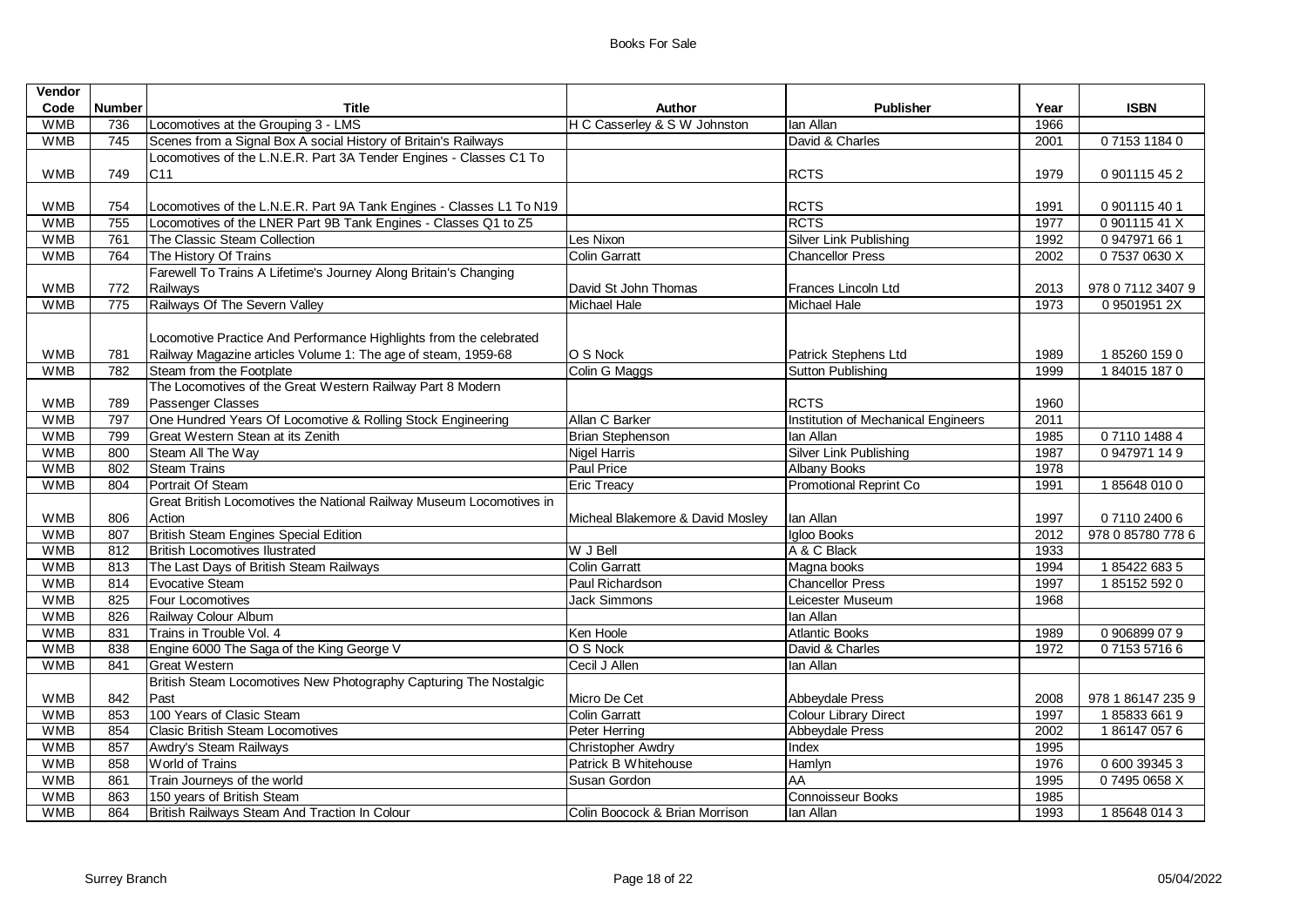| Vendor           |               |                                                                          |                                    |                                        |      |                   |
|------------------|---------------|--------------------------------------------------------------------------|------------------------------------|----------------------------------------|------|-------------------|
| Code             | <b>Number</b> | <b>Title</b>                                                             | Author                             | <b>Publisher</b>                       | Year | <b>ISBN</b>       |
|                  |               |                                                                          |                                    |                                        |      |                   |
| <b>WMB</b>       | 868           | On Steam British Standard Gauge Railways Rescued From Extinction         | O S Nock                           | <b>Book Club Associates</b>            | 1982 |                   |
| <b>WMB</b>       | 872           | Mallard The Record Breaker                                               | Michael Rutherford                 | National Railway Museum                | 2004 | 0954668529        |
|                  |               |                                                                          |                                    |                                        |      |                   |
| <b>WMB</b>       | 873           | Britain's Steam Railways A Guide To Preserved Lines And Museums          | <b>Adrian Knowles</b>              | <b>Pitkin Pictorials</b>               | 1982 | 85372 340 0       |
| <b>WMB</b>       | 875           | <b>Ultimate Train</b>                                                    | Peter Herring                      | <b>Dorling Kindersley</b>              | 2000 | 0751306983        |
| <b>WMB</b>       | 876           | <b>Great British Railway Journeys</b>                                    | Charlie Bunce                      | Collins                                | 2011 | 978 0 00 739476 0 |
| <b>WMB</b>       | 877           | Return to Steam Steam Tours On British Rail From 1969                    | David Eatwell & John Cooper-Smith  | <b>B T Batsford</b>                    | 1983 | 0 7134 0864 2     |
| <b>WMB</b>       | 878           | Around the Great Western Railway Then & Now                              | Laurence Waters                    | lan Allan                              | 2002 | 0711028435        |
|                  |               |                                                                          | Alan Pegler, Cecil J Allen & Tevor |                                        |      |                   |
| <b>WMB</b>       | 881           | <b>Flying Scotsman</b>                                                   | Bailey                             | lan Allan                              | 1969 | 7110 01073        |
| <b>WMB</b>       | 884           | Steam Locomotives Of The World                                           | <b>Colin Garratt</b>               | Ladybird                               | 1979 | 07214 05363       |
| <b>WMB</b>       | 887           | Stars of Steam Classic Locomotives and their Engineers                   | Geoffrey Williams                  | <b>Atlantic Books</b>                  | 2000 | 0 906899 84 2     |
| <b>WMB</b>       | 891           | Cornwall's Railways                                                      | Tony Fairclough                    | <b>Tor Mark Press</b>                  | 1997 | 0 85025 320 0     |
|                  |               | Railway Ghosts Sixteen Stories of the Supernatural from the Golden Age   |                                    |                                        |      |                   |
| <b>WMB</b>       | 898           | of Steam in Britain                                                      | J A Brooks                         | Jarrold                                | 1987 | 0711702853        |
| <b>WMB</b>       | 900           | The Somerset and Dorset Railway                                          | Robin Atthill                      | David & Charles                        | 1985 | 071538693X        |
|                  |               | The Ilustrated History of Railways in Britain From Steam Engines To High |                                    |                                        |      |                   |
| <b>WMB</b>       | 904           | <b>Speed Trains</b>                                                      | Geoffrey Freeman Allen             | <b>Marshall Gavendish</b>              | 1985 | 0856857149        |
|                  |               |                                                                          | Patrick B Whitehouse & David       |                                        |      |                   |
| <b>WMB</b>       | 907           | A Passion For Steam                                                      | <b>StJohn Thomas</b>               | <b>WH Smith</b>                        | 1989 | 0715394193        |
| <b>WMB</b>       | 908           | <b>Pratical Model Trains</b>                                             | <b>Chris Ellis</b>                 | <b>Book Club Associates</b>            | 1993 | CN4173            |
| <b>WMB</b>       | 914           | The Golden Age of Steam                                                  | Dean Server                        | <b>Toddtri Publications</b>            | 1996 | 1880908905        |
| <b>WMB</b>       | 915           | The Golden Years Of Steam Trains GWR                                     | Colin Garratt                      | Milepost 92                            | 1995 | 1 900193 40 X     |
| <b>WMB</b>       | 916           | 50 Years of Preserved Steam on the Main Line                             | J S Whiteley & G W Morrison        | OPC                                    | 1989 | 0 86093 432 2     |
|                  |               |                                                                          |                                    |                                        |      |                   |
| <b>WMB</b>       | 940           | Cade's Locomotive Guide The Modellers' Guide To British Locomotives      | Dennis Lovett & Leslie Wood        | Marwain Publishing                     | 1988 | 0 905377 397      |
| <b>WMB</b>       | 946           | Railway Walks Over 25 Delightful Rambles Around Great Britain            |                                    | Marshall Gavendish                     | 1995 | 85435 835 9       |
| <b>WMB</b>       | 947           | The Archaeoology Of The Transport Revolution 1750-1850                   | P J G Ransom                       | <b>Guild Publishing</b>                | 1984 | <b>CN8565</b>     |
| <b>WMB</b>       | 948           | Early British Steam 1825-1925 The First Hundred Years                    |                                    | Magna books                            | 1992 | 1854223208        |
|                  |               |                                                                          | David St John Thomas & Patrick     |                                        |      |                   |
| <b>WMB</b>       | 958           | The Great Days of the Express Trains                                     | Whitehouse                         | David & Charles                        | 1993 | 0715394142        |
|                  |               |                                                                          | David St John Thomas & Patrick     |                                        |      |                   |
| <b>WMB</b>       | 959           | The Great Days of the Country Railway                                    | <b>Whitehouse</b>                  | David & Charles                        | 1993 | 0715387758        |
| <b>WMB</b>       | 962           | The Royal Scots And Patriots Of The LMS                                  | O S Nock                           | David & Charles                        | 1978 | 071537480X        |
| <b>WMB</b>       | 963           | <b>LMS Steam Portrait</b>                                                | <b>Brian Stephenson</b>            | lan Allan                              | 1985 | 0711012536        |
|                  |               |                                                                          |                                    |                                        |      |                   |
| <b>WMB</b>       | 964           | Raising Steam On The LMS The Evolution of LMS Locomotive Boilers         | A F Cook                           | <b>RCTS</b>                            | 1999 |                   |
| <b>WMB</b>       | 965           | Forgotten Railways                                                       | H P White                          | <b>Guild Publishing</b>                | 1986 |                   |
| <b>WMB</b>       | 971           | Britains Railways from the air                                           | John Glover & Ian Hay              | Myriad Books Ltd                       | 2011 | 978 1 84746 382 1 |
| <b>WMB</b>       | 972           | London Midland Then & Now                                                | <b>Gavin Morrison</b>              | <b>Heathfield Railway Publications</b> | 2009 | 978 1 906974 01 5 |
| <b>WMB</b>       | 973           | My favourite Railway Stories                                             | Paul Jennings                      | <b>Lutterworth Press</b>               | 1982 | 0718825292        |
| $W\overline{MB}$ | 975           | Handbook of Classic British Steam Locomotives                            | Peter Herring                      | <b>Island Books</b>                    | 2002 | 1861470983        |
|                  |               |                                                                          |                                    |                                        |      |                   |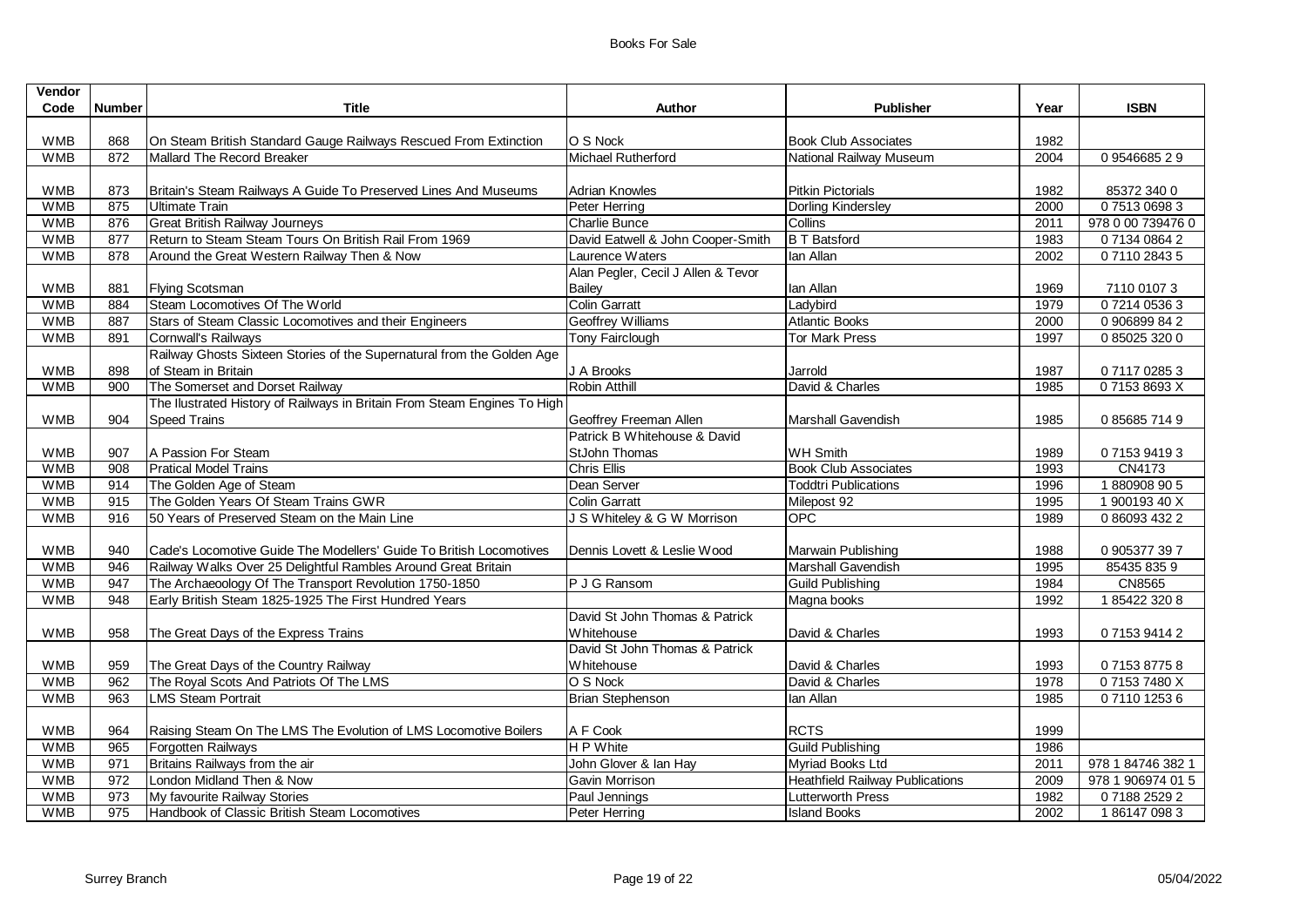| Vendor     |                  |                                                                        |                                |                                   |      |                   |
|------------|------------------|------------------------------------------------------------------------|--------------------------------|-----------------------------------|------|-------------------|
| Code       | <b>Number</b>    | <b>Title</b>                                                           | Author                         | <b>Publisher</b>                  | Year | <b>ISBN</b>       |
|            |                  |                                                                        |                                |                                   |      |                   |
| <b>WMB</b> | 976              | The Train Now Departing Personal memories of the last days of steam    |                                | <b>Guild Publishing</b>           | 1988 | CN2842            |
| <b>WMB</b> | 978              | Model Locomotive Construction in 4mm Scale                             | <b>Guy Williams</b>            | lan Allan                         | 1979 | 0711008434        |
| <b>WMB</b> | 981              | Portraits of 'Kings'                                                   | Bryan Holden & Kenneth H Leech | Fraser Stewart Book Wholesale Ltd | 1990 | 0 90348593 1      |
| <b>WMB</b> | 982              | Great Western Express Passenger Locomotives                            | <b>Martin Smith</b>            | Argus Books                       | 1992 | 185486078X        |
| <b>WMB</b> | 983              | Rail The Records                                                       | John Marshall                  | <b>Guinness Superlatives Ltd</b>  | 1985 | 085112447X        |
| <b>WMB</b> | 984              | Super Profile Great Western Kings                                      | C J Freezer                    | Haynes                            | 1984 | 0854294260        |
| <b>WMB</b> | 985              | The Golden Years Of British Steam Trains GWR                           | <b>Colin Garrett</b>           | Milepost Publishing               | 1995 | 1 900193 40 X     |
| <b>WMB</b> | 986              | History of The Great Western Railway 2 The Thirties 1930-39            | Peter Semmens                  | <b>Studio Editions</b>            | 1990 | 0 04 385105 3     |
| <b>WMB</b> | $\overline{987}$ | Railways Then And Now The Changing Railway Scene in Britain            | <b>Edwin Course</b>            | <b>B T Batsford</b>               | 1979 |                   |
| <b>WMB</b> | 989              | Amazing & Extraordinary Facts Trains & Railways                        | Julian Holland                 | David & Charles                   | 2011 | 978 0 7153 3911 4 |
|            |                  | Locomotives of the GWR - Part 13 Preservation and Supplementary        |                                |                                   |      |                   |
| <b>WMB</b> | 991              | Information                                                            |                                | <b>RCTS</b>                       | 1983 | 0901115606        |
| <b>WMB</b> | 993              | <b>British Atlantic Locomotives</b>                                    | Cecil J Allen                  | lan Allan                         | 1968 | 7110 0042 5       |
| <b>WMB</b> | 995              | Locomotives at The Grouping 2 - LNER                                   | H C Casserley & S W Johnston   | lan Allan                         | 1966 |                   |
| <b>WMB</b> | 998              | The Country Railway                                                    | David St John Thomas           | David & Charles                   | 1976 | 0715372858        |
| <b>WMB</b> | 999              | Romantic Railways                                                      | Kenneth Westcott Jones         | Arlington Boooks                  | 1971 | 0851401929        |
| <b>WMB</b> | 1000             | <b>Traction Engines Worth Modelling</b>                                | W J Hughes                     | <b>Percival Marshall</b>          | 1950 |                   |
| <b>WMB</b> | 1001             | The Pictorial History of Railways                                      | <b>Hamilton Ellis</b>          | Hamlyn                            | 1969 |                   |
|            |                  | An Historical Survey of Great Western Engine Sheds 1837-1947 Revised   |                                |                                   |      |                   |
| <b>WMB</b> | 1002             | Edition (including amalgamated companies)                              | E Lyons & E Mountford          | <b>OPC</b>                        | 1986 | 086093019X        |
| <b>WMB</b> | 1003             | The Last Days of Steam in Buckinghamshire                              | John Healy                     | Alan Sutton Publishing            | 1989 | 0862995760        |
| <b>WMB</b> | 1004             | Railway History In Pictures Wessex                                     | H C Casserley                  | David & Charles                   | 1975 | 0715370588        |
| <b>WMB</b> | 1014             | <b>Scottish Steam Routes</b>                                           | Roger Siviter                  | <b>Bloomsbury Books</b>           | 1988 | 1870630068        |
| <b>WMB</b> | 1015             | Shadows of the Great Western                                           | R J Blenkinsop                 | OPC                               | 1972 | 902888 17 X       |
| <b>WMB</b> | 1018             | The Railway Photography Of Henry Priestley                             | <b>Colin Garratt</b>           | <b>Sutton Publishing</b>          | 2000 | 0750925086        |
|            |                  | Portraits of 'Western' 4-6-0s Saints Stars Castles Kings Halls Granges |                                |                                   |      |                   |
| <b>WMB</b> | 1027             | Manors Counties                                                        | Bryan Holden & Kenneth H Leech | <b>Guild Publishing</b>           | 1985 |                   |
| <b>WMB</b> | 1031             | Non-Stop! London to Scotland Steam                                     | A J Mullay                     | Alan Sutton Publishing            | 1989 | 0862996007        |
| <b>WMB</b> | 1034             | Somerset Railways                                                      | Ted Gosling & Mike Clement     | <b>Sutton Publishing</b>          | 2000 | 0750923911        |
| <b>WMB</b> | 1035             | The Great Western North Of Wolverhampton                               | Keith M Beck                   | lan Allan                         | 1986 | 0711016151        |
| <b>WMB</b> | 1036             | Echoes Of The Big Four                                                 | R J Blenkinsop                 | OPC                               | 1976 | 902888 617        |
| <b>WMB</b> | 1037             | Silhouettes Of The Big Four                                            | R J Blenkinsop                 | OPC                               | 1980 | 902888781         |
| <b>WMB</b> | 1038             | Churchward Locomotives A Pictorial History                             | Brian Haresnape & Alec Swain   | Ian Allan                         | 1976 | 0711006970        |
| <b>WMB</b> | 1040             | Collett & Hawksworth Locomotives A Pictorial History                   | Brian Haresnape                | lan Allan                         | 1978 | 0711008698        |
| <b>WMB</b> | 1041             | Fowler Locomotives A Pictorial History                                 | Brian Haresnape                | lan Allan                         | 1978 | 7110 0374 2       |
| <b>WMB</b> | 1042             | Stroudley Locomotives A Pictorial History                              | Brian Haresnape                | lan Allan                         | 1985 | 0711013918        |
| <b>WMB</b> | 1046             | Stanier Locomotives A Pictorial History                                | Brian Haresnape                | lan Allan                         | 1973 | 7110 0108 1       |
| <b>WMB</b> | 1047             | <b>Gresley Locomotives A Pictorial History</b>                         | Brian Haresnape                | lan Allan                         | 1981 | 0711008922        |
| <b>WMB</b> | 1049             | Ivatt & Riddles Locomotives A Pictorial History                        | Brian Haresnape                | lan Allan                         | 1978 | 0711007950        |
| <b>WMB</b> | 1050             | Silhouettes Of The Great Western                                       | R J Blenkinsop                 | OPC                               | 1976 | 902888 633        |
| <b>WMB</b> | 1051             | Reflections Of The Big Four                                            | R J Blenkinsop                 | <b>OPC</b>                        | 1978 | 90288879X         |
|            |                  | Lost Railways of The Chilterns Buckinghamshire, Bedfordshire and       |                                |                                   |      |                   |
| <b>WMB</b> | 1052             | Hertfordshire                                                          | Leslie Oppitz                  | Countryside Books                 | 2017 | 1853066435        |
|            |                  |                                                                        |                                |                                   |      |                   |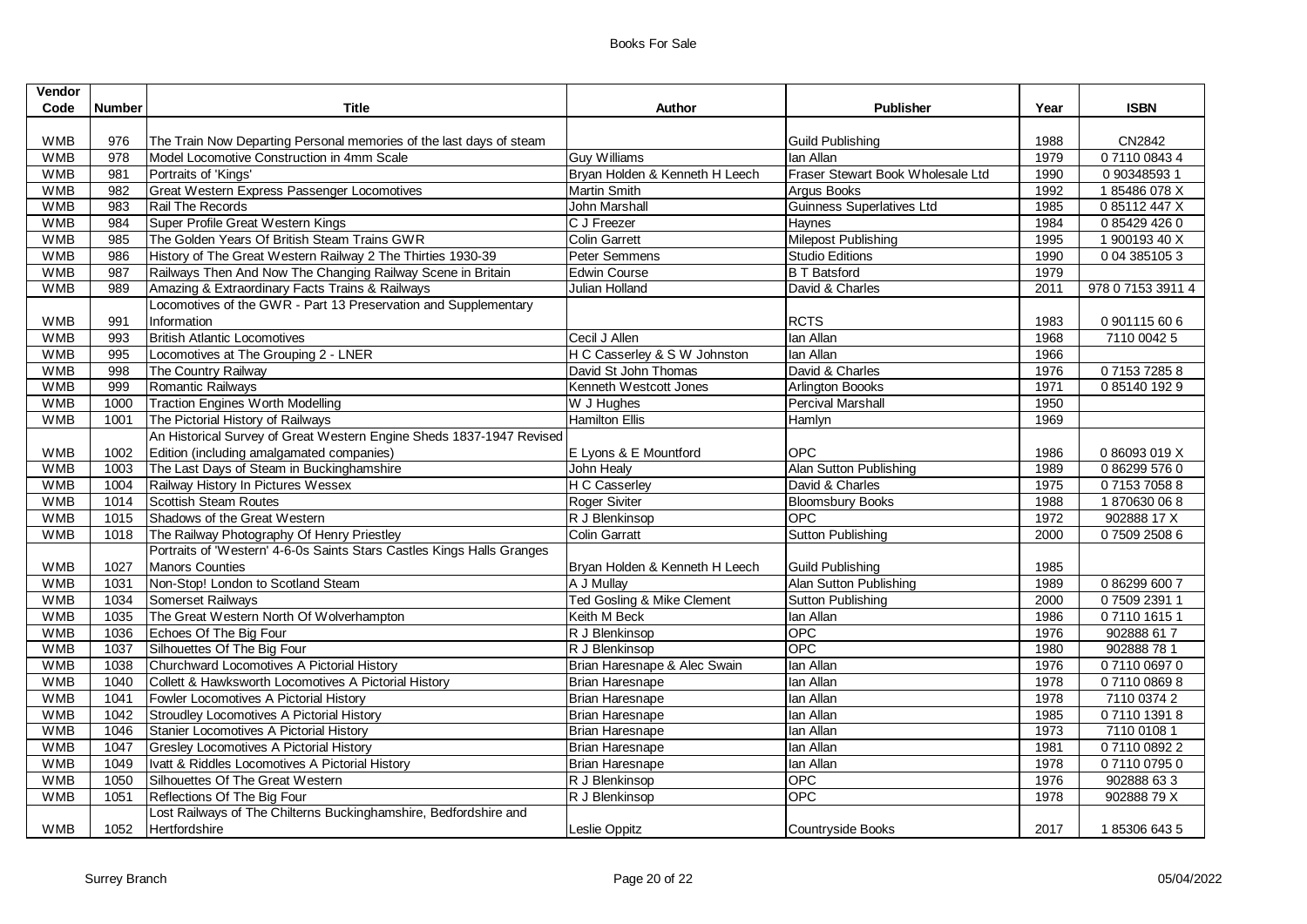| Vendor     |                   |                                                                           |                                  |                                        |                |                   |
|------------|-------------------|---------------------------------------------------------------------------|----------------------------------|----------------------------------------|----------------|-------------------|
| Code       | <b>Number</b>     | Title                                                                     | Author                           | <b>Publisher</b>                       | Year           | <b>ISBN</b>       |
| <b>WMB</b> | 1053              | Master Builders Of Steam                                                  | H A V Bulleid                    | lan Allan                              | 1963           |                   |
| <b>WMB</b> | 1054              | Reflections Of The Great Western                                          | R J Blenkinsop                   | <b>OPC</b>                             | 1974           | 902888 52 8       |
| <b>WMB</b> | 1055              | Echos Of The Great Western                                                | R J Blenkinsop                   | OPC                                    | 1973           | 902888 32 3       |
| <b>WMB</b> | 1056              | Shadows Of The Great Western                                              | R J Blenkinsop                   | <b>OPC</b>                             | 1972           | 902888 17 X       |
| <b>WMB</b> | 1058              | Southern Electrics The Second Generation                                  | Roger Palmer                     | Pen & Sword                            | 2018           | 978 1 52671 194 6 |
| <b>WMB</b> | 1059              | History Of Britain's Railways From 1600 To The Present Day                | <b>Julian Holland</b>            | <b>Times Books</b>                     | 2015           | 978 0 00 820478 5 |
| <b>WMB</b> | 1060              | The Complete Great British Railway Journeys                               | Charlie Bunce & Karen Farrington | <b>William Collins</b>                 | 2015           | 978 0 00 759009 6 |
| <b>WMB</b> | 1062              | The Best of The Last Days Of Steam                                        | Colin G Maggs                    | Alan Sutton Publishing                 | 1993           | 0750903538        |
| <b>WMB</b> | 1063              | Best of Britain's Steam Railways Exploring Britain's Railway Heritage     | <b>Colin Garratt</b>             | AA                                     | 2006           | 0749542128        |
| <b>WMB</b> | 1064              | Great Train Disasters The World's Worst Railway Accidents                 | Geoffrey Kichenside              | Parragon                               | 1997           | 0752522299        |
|            |                   |                                                                           | Patrick B Whitehouse & David     |                                        |                |                   |
| <b>WMB</b> | 1065              | A Passion For Steam                                                       | StJohn Thomas                    | <b>WH Smith</b>                        | 1989           | 0715394193        |
|            |                   | The Illustrated History of British Steam Railways The legacy of the steam |                                  |                                        |                |                   |
| <b>WMB</b> | 1066              | locomotive                                                                | David Ross                       | Marks & Spencer                        | 2004           | 978 1 84461 145 4 |
| <b>WMB</b> | 1067              | All Change! Visiting the Byways of Britain's Railway Network              | Paul Atterbury                   | AA                                     | 2010           | 978 0 7495 5785 0 |
|            |                   | The Final Link A Pictorial History of the Great Central and Great Western |                                  |                                        |                |                   |
| <b>WMB</b> | 1068              | Joint Line                                                                | Dennis Edwards & Ron Pigram      | <b>Bloomsbury Books</b>                | 1988           | 1870630 017       |
| <b>WMB</b> | 1069              | Around the Great Western Railway Then & Now                               | Laurence Waters                  | <b>Heathfield Railway Publications</b> | 2009           | 978 1 906974 06 0 |
|            |                   | Chiltern Railways Remembered Buckinghamshire, Bedfordshire &              |                                  |                                        |                |                   |
| <b>WMB</b> | 1070              | Hertfordshire                                                             | Leslie Oppitz                    | Countryside Books                      | 1991           | 185306 1638       |
| <b>WMB</b> | DVD <sub>21</sub> | The Very Best Of British Steam Today                                      |                                  | <b>Green Umbrella Productions</b>      |                | <b>DVD</b>        |
| <b>WMB</b> |                   | DVD52 STEAM The Power and the Glory                                       |                                  | Atlas Editions                         | 2005           | <b>DVD</b>        |
| <b>WMB</b> |                   | DVD53 The Glory Days Of British Steam Boxed Set                           |                                  | Go Entertainment                       | 2008           | <b>DVD</b>        |
| <b>WMB</b> |                   | DVD54  Icons Of Steam Boxed Set                                           |                                  | Go Entertainment                       | 2013           | <b>DVD</b>        |
| <b>WMB</b> |                   | DVD55 British Railways Boxed Set                                          |                                  | <b>Midland Publishing</b>              | $\overline{?}$ | <b>DVD</b>        |
| <b>WMB</b> |                   | DVD57 Mark Williams On The Rails                                          |                                  | Discovery Channel                      | 2009           | <b>DVD</b>        |
| <b>WMB</b> |                   | DVD60 The Heyday Of British Steam                                         |                                  | Eagle Rock Entertainment               | 2002           | <b>DVD</b>        |
| <b>WMB</b> |                   | DVD61 Letting Off Steam The Steam Train Collection                        |                                  | <b>Green Umbrella Productions</b>      | 2004           | <b>DVD</b>        |
| <b>WMB</b> |                   | DVD62 Steam Railways The Collection                                       |                                  | Simply Home Entertainment              | 2010           | <b>DVD</b>        |
| <b>WMB</b> |                   | DVD63 Classic Railway Newsreels 1 & 2                                     |                                  | Video 125                              | 1994           | <b>DVD</b>        |
| <b>WMB</b> |                   | DVD65 Railways At War The First World War                                 |                                  | <b>Strike Force Entertainment</b>      | 2013           | <b>DVD</b>        |
| <b>WMB</b> |                   | DVD66 Steam At War                                                        |                                  | <b>DD</b> Video                        | 2003           | <b>DVD</b>        |
| <b>WMB</b> |                   | DVD68 Flying Scotsman Running The Legend                                  |                                  | Flashback Entertainment                |                | <b>DVD</b>        |
| <b>WMB</b> |                   | DVD69 Learning to Steam How to Drive a Steam Train                        | <b>Arfon Haines Davies</b>       | Video 125                              | 1993           | <b>DVD</b>        |
| <b>WMB</b> |                   | DVD71 Steam on 35mm The 30s 40s 50s 60s                                   | John Huntley                     | Video 125                              |                | <b>DVD</b>        |
| <b>WMB</b> |                   | DVD72 Flying Scotsman Comes Home                                          |                                  | <b>Flashback Entertainment</b>         |                | <b>DVD</b>        |
| <b>WMB</b> |                   | DVD73 Decades Of Steam 1950s                                              |                                  | <b>Green Umbrella Productions</b>      | 2006           | <b>DVD</b>        |
| <b>WMB</b> |                   | DVD74   Britain's Railways The Golden Age Of 'The Big Four' 1923 to 1939  |                                  | <b>Strike Force Entertainment</b>      | 2011           | <b>DVD</b>        |
|            |                   | Changing Tracks The Photographs of A Midlands Railwayman 1946-<br>1994    |                                  | Midland Publishing Ltd                 |                | 1857800044        |
| WP<br>WP   | 44<br>123         | <b>LNER 4-6-0s</b>                                                        | Roger Shenton<br>R P Bradley     | David & Charles                        | 1995<br>1988   | 0715388959        |
| WP         | 193               | Ian Allan's 50 Years of Railways 1942 - 1992                              |                                  | <b>BCA</b>                             | 1992           | <b>CN 8964</b>    |
| <b>WP</b>  | 246               | A Traveller's Guide To The Robin Hood Line                                | <b>Rex Kennedy</b>               | <b>RCTS</b>                            | 1998           | 0 901115 83 5     |
|            |                   |                                                                           |                                  |                                        |                |                   |